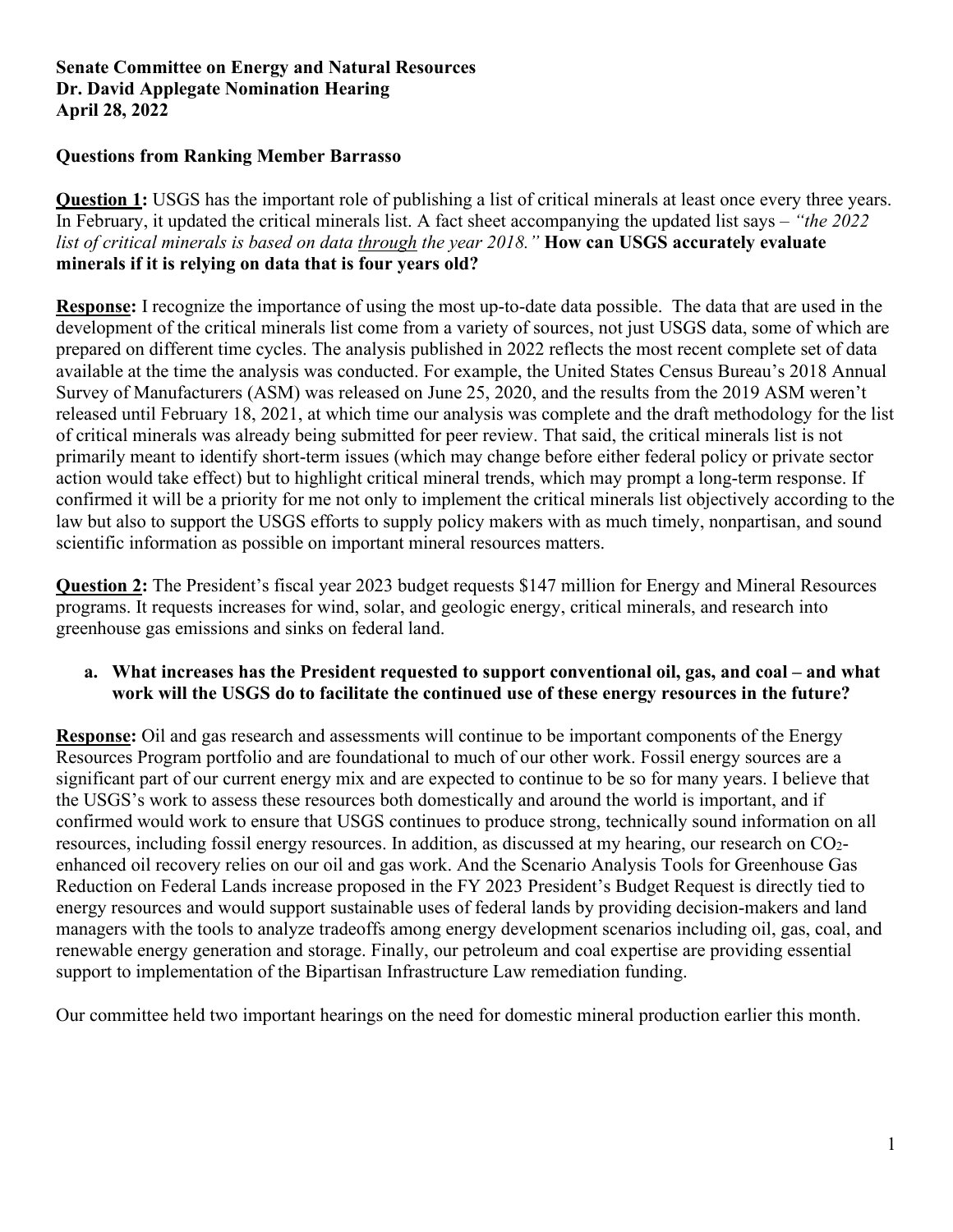# **b. What work will USGS conduct on critical mineral supply chains?**

**Response:** The USGS will continue to collect, analyze, and publish the information required to evaluate mineral criticality to identify risks of supply disruption and work across the federal government to prioritize and advise on options for mitigation of strategic vulnerabilities. The USGS will also continue to provide technical assistance to federal agencies that invest in critical mineral supply chains, for example by participating on investment review panels for the Department of Defense, the Department of Energy, and the Export-Import Bank.

We are also working to implement recent Congressional directions. The Energy Act of 2020 directed the USGS to increase its emphasis on quantifying the Nation's domestic critical mineral resource base and on analyzing and forecasting mineral supply chains essential to the Nation's economy and national defense. The FY 2023 President's Budget includes increases for forecasting related to critical minerals, which would allow the USGS to leverage its experience providing interagency technical assistance to launch an automated analytical capability for critical minerals supply risk and economic impact forecasting. One specific focus of those increases is on supply chains for energy technologies, which would help the USGS build on recently published analyses of the mineral dependencies of current and emerging energy generation and storage technologies to increase the provision of data and technical assistance to other federal agencies, including the interagency Federal Consortium on Advanced Batteries.

If confirmed, I would endeavor to lead the USGS to pursuing these missions efficiently and effectively, developing strong science and working in continued partnership with Congress.

**Question 3:** USGS, rather than the United States Fish and Wildlife Service (USFWS), has emerged as the authoritative source for sage grouse science and policy. **Please explain how this came about.**

**Response:** The USGS provides science support to various Department of the Interior bureaus and other agencies based on their requests and articulated needs. The USGS is a world leader in sage-grouse-related science but does not develop or advocate for or against specific policy. USGS scientists coordinate with our partners to ensure that the products they develop support and inform partner needs for making policy and management-related decisions.

USGS has provided science support regarding the sage-grouse going back to before 2015, including information that was utilized in the development of the Bureau of Land Management (BLM) and USDA Forest Service Land Use Plan Amendments and the U.S. Department of the Interior Integrated Rangeland Fire Management Strategy. The USGS is continuing to build on that foundation to inform science-based decisions to help support local economies and the continued conservation, management, and restoration of the sagebrush ecosystem.

USGS science support has focused not only on sage grouse population but landscape-scale ecosystem and habitat issues across a very large area, including the impacts of wildlife. If confirmed, I would work to ensure that the USGS continues to produce independent quality science for sage brush ecosystems to benefit federal agencies, states, Tribes and the public.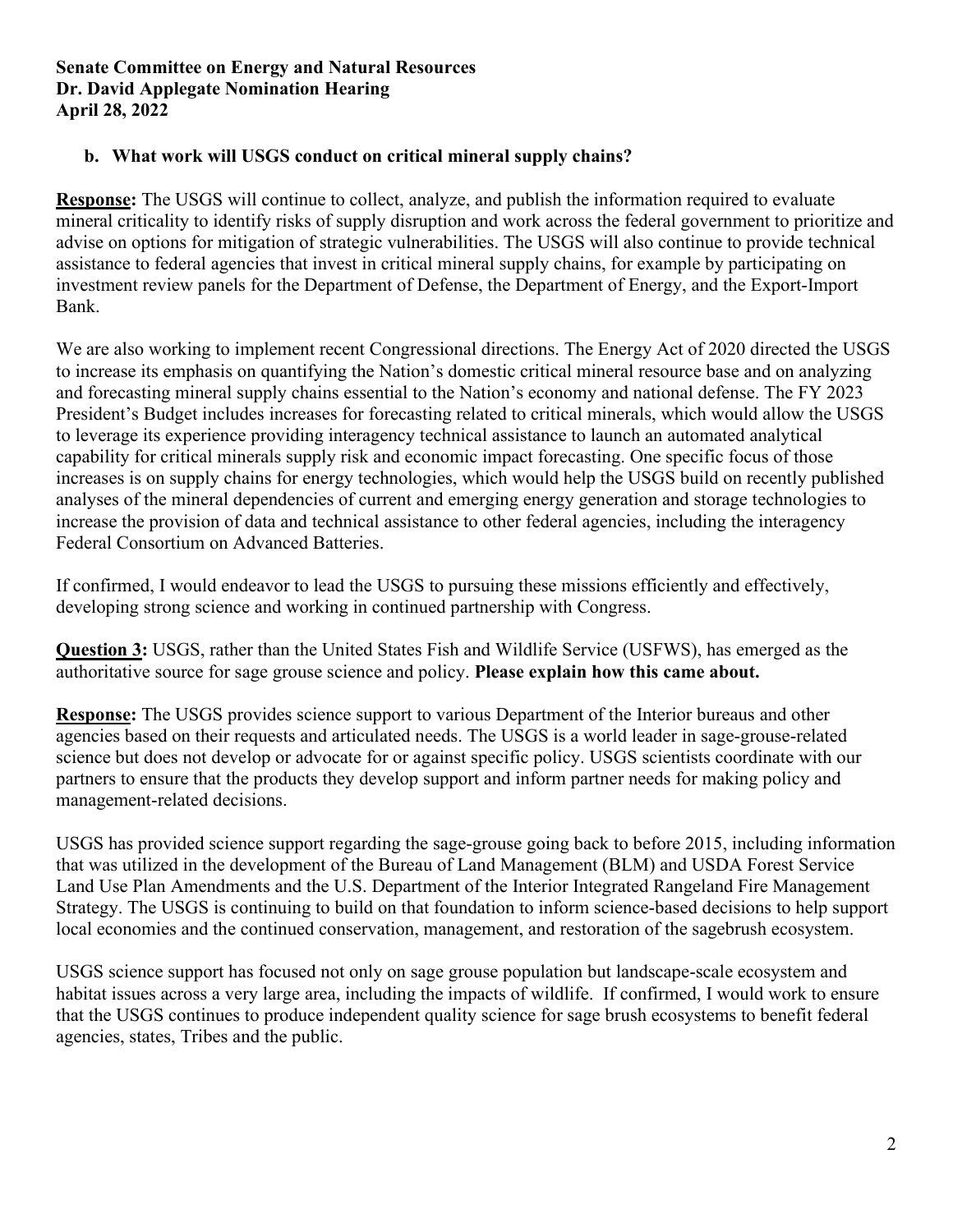**Question 4:** USGS prides itself on creation of peer reviewed science.

## **a. Please explain the peer review process. Who selects the reviewers?**

**Response:** The USGS has an extensive peer review process as part of its internal Fundamental Science Practices (FSP), which are defined in policy in the organization's Survey Manual (Chapters [502.1-502.10\)](https://www.usgs.gov/survey-manual/program-series-5001-11007#FUNDAMENTAL%20SCIENCE%20PRACTICES%C2%A0). Peer reviewers are asked to evaluate the clarity of hypotheses, the validity of the research design, the quality of data collection procedures, the robustness of the methods employed, the appropriateness of the methods for the hypotheses being tested, the extent to which the conclusions follow from the analysis, and the strengths and limitations of the overall product. Most USGS science publications appear in peer-reviewed journals for which the editors typically select these reviewers. Under FSP, the USGS requires one or more additional peer reviews with the reviewers selected by the author's supervisor who will seek qualified and independent experts.

## **b. Does the review panel include individuals who are known to disagree with the analytical approach adopted by USGS?**

**Response:** Peer review of USGS manuscripts is intended to ensure the accuracy of data, the scientific validity of interpretations, and the consideration of alternative interpretations. As I noted in the previous response, most USGS science publications appear in peer-reviewed journals with editors selecting the reviewers. USGS science publications are required to have at least one additional peer review. Also, independent scientists in the USGS Office of Science Quality and Integrity ensure that USGS standards for scientific quality and peer review are followed by reading publications, associated peer reviews, and written reconciliation of peer-review comments before approving interpretive science products for release. If confirmed, I will endeavor to lead the USGS as it engages in the peer-review process in a manner that continues its scientific independence and credibility.

**Question 5:** USGS's 2022 Minerals Commodity Summary for helium states that the United States imported 7 percent of its helium from "Portugal." It is my understanding that Portugal does not produce any meaningful quantities of helium. **What exactly is the 7 percent figure referring to?**

**Response:** The reported number for imports from Portugal does benefit from additional context. Importantly, the United States is a net exporter of helium, and United States total imports of helium are very small relative to domestic production, consumption, and exports. The data reported in the Mineral Commodity Summaries are averages over the period from 2017-2020. One of those years (2017) reported imports from Portugal (7% of imports, or less than 0.5% of United States annual consumption), but our USGS mineral commodity experts think it is most likely that "imported" helium was originally domestic helium that was exported abroad and then "re-exported" back to the United States via Portugal. Going forward, reported volumes from Portugal have virtually ceased since 2017 and thus USGS expects that this source will likely drop out of the statistics in the next cycle. USGS's survey reports imports and exports as they are recorded and appreciates the opportunity to clarify or provide additional context in situations like this. If confirmed, I would work to continue USGS practice of open and transparent communication with Congress on such matters.

**Question 6:** On February 8, 2022, [Gasworld](https://www.gasworld.com/helium-markets-now-experiencing-helium-shortage-40/2022650.article) published an article titled "Helium markets now experiencing 'Helium Shortage 4.0.'" The article discusses Russia's Amur helium plant. Specifically, it says that "the natural gas processing plants that produce feed gas for the first of three helium plants experienced a fire on 8th October and a second explosion/fire on 5<sup>th</sup> January that will delay Amur's helium production until at least Q3 of 2022."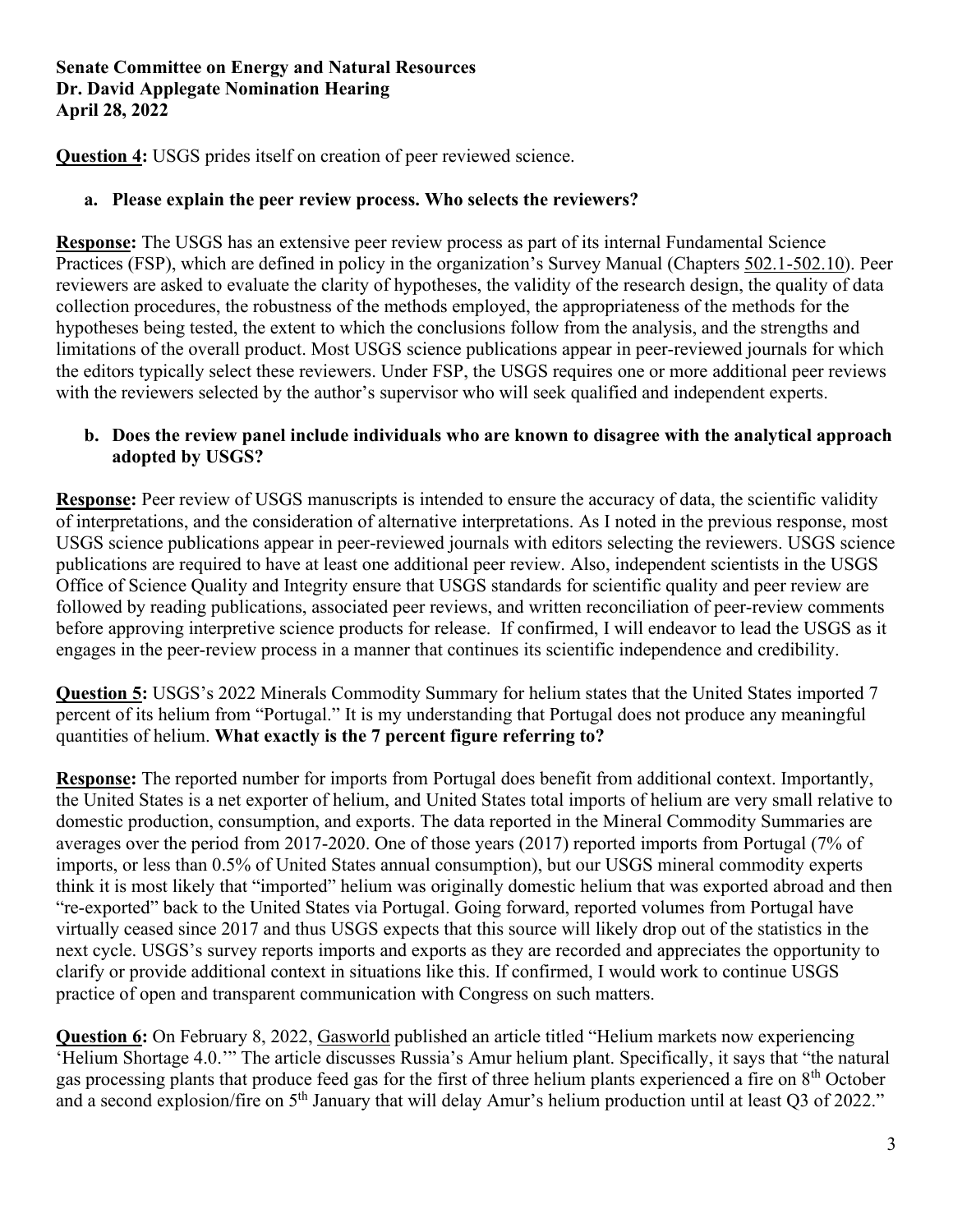It goes on to say: "How long it will take to restart helium production from Amur remains to be seen, with speculation ranging from the most optimistic late Q3 to more pessimistic predictions that Amur will produce little, if any, helium before 2023." The article concludes with: "The helium market in 2022 is going to look very different than most knowledgeable observers…would have predicted little over one month ago."

On March 16, 2022, [Chemical and Engineering News](https://cen.acs.org/business/specialty-chemicals/War-Ukraine-makes-helium-shortage-more-dire/100/i10) published an article titled, "War in Ukraine makes helium shortage more dire." It explains that the Arzew plant in Algeria - which is among the world's largest helium producers - has shutdown helium production. Specifically:

*"The helium shutdown in Arzew is a result of high natural gas demand in Europe, due in large part to Russia's invasion of Ukraine. Helium is found alongside natural gas in conventional wells. Algeria normally compresses natural gas into liquid form at Arzew for global transport by ship. During that process, it's economical to extract helium because it liquefies at much higher pressures and lower temperatures than natural gas…But now, much of Algeria's natural gas is being sent to Spain via pipeline, making separation impractical. The industrial and rare-gas advisory firm Edelgas Group estimates that liquefied natural gas production in key regions is down 30% from January, leading to a 10% drop in global helium supply."* 

On March 29, 2022, the National Weather Service [announced](https://www.weather.gov/media/notification/pdf2/pns22-17_weather_balloon_launch_frequency.pdf) that it "is reducing the frequency of weather balloon launches at several upper air locations in the United States due to a global supply chain disruption of helium." On April 4, 2022, [Physics Today](https://physicstoday.scitation.org/do/10.1063/PT.6.2.20220404a/full/) published an article that explained that scientists at the Department of Energy's Pacific Northwest National Laboratory (PNNL) "had deactivated two NMRs [nuclear magnetic resonance spectrometers] and scheduled another to be mothballed in May." It states that "The shutdowns have been forced by successive cuts to PNNL's helium allocation from Messer, its supplier, from a preshortage average of 2400 liters per month to 940 liters in March." The article goes on to say that "Of the five major helium suppliers—Air Products and Chemicals, Air Liquide, Linde, Matheson, and Messer—all but Air Products have declared force majeure and are now rationing their customers to 45–60% of their contracted amounts." It says, "Noncontractual users who buy helium through purchase orders are having the hardest time acquiring it; spot prices have doubled in the last several months."

# **a. Does USGS recognize that helium is a global market? Does it recognize that U.S. end users, including end users with long-term contracts for helium, may not be able to acquire sufficient supplies of helium if helium production is reduced or shutdown elsewhere in the world?**

**Response:** As a practical matter, I appreciate that helium, like many commodities, is traded in a global market and it is experienced that way by end users. I also acknowledge that recent global events appear to be having significant impacts on this market. Helium was not included in the most recent critical minerals list reflecting that the United States is a net exporter of helium, possesses some of the largest recoverable volumes of helium reserves in the world, and is the world's largest producer of natural gas, from which helium is derived as a byproduct. It is my understanding that currently the United States continues to export larger quantities of helium than it consumes domestically on an annual basis, but I recognize that the situation with this commodity is dynamic for important reasons, including those raised in your question.

That said, the critical minerals list is not primarily meant to identify short-term issues (which may change before either federal policy or private sector action would take effect) but to highlight critical mineral trends,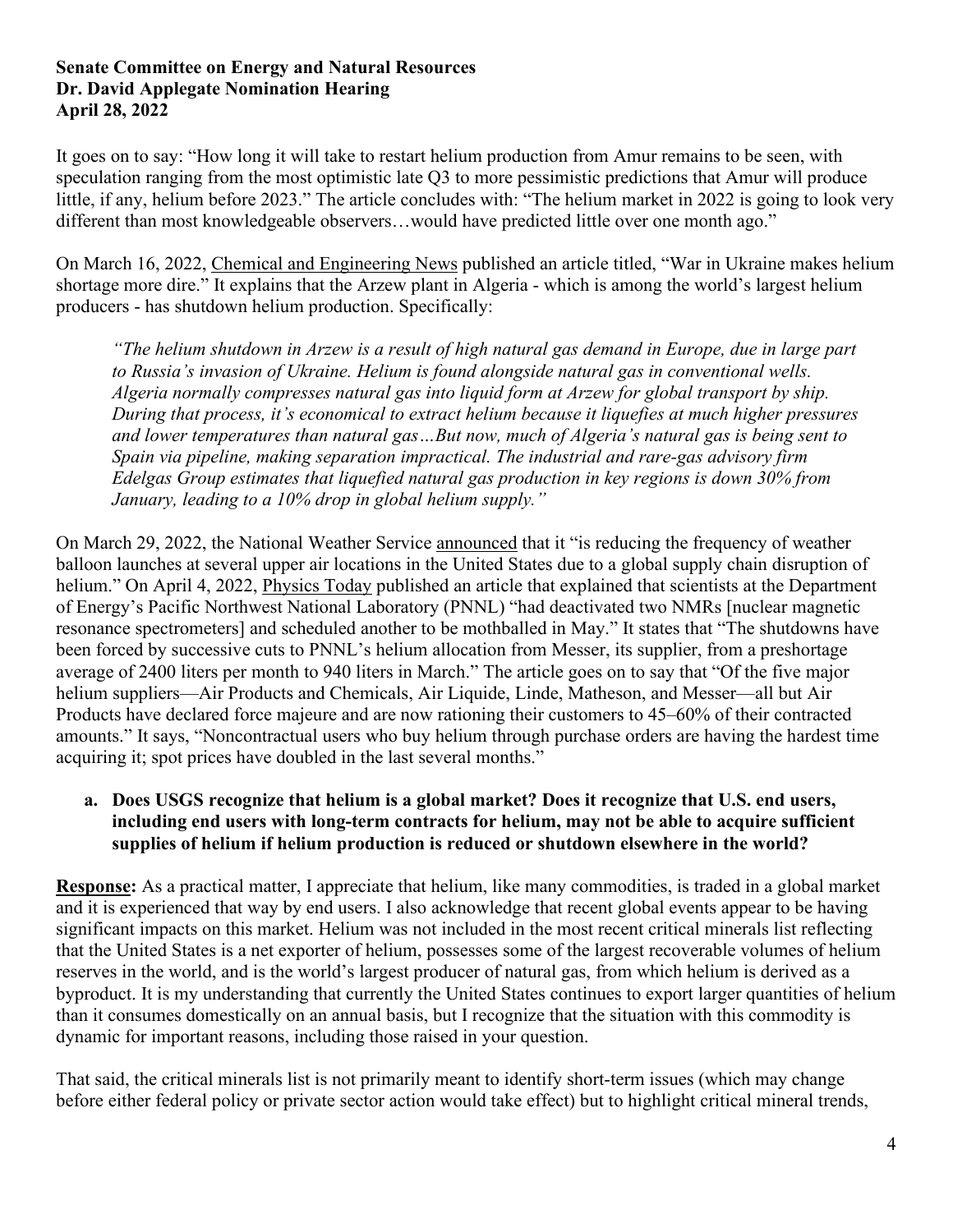which may prompt a long-term response. While helium was not listed on the most recent critical minerals list, I recognize that it is a very important commodity for many reasons and uses and that current events are dynamic. If confirmed, I am committed to ensuring that the USGS plays its appropriate role in the response to new events regarding this or any other commodity.

#### **b. How can USGS maintain that "Helium's trade exposure score [is] 0 and, in turn, its supply risk score [is] 0" when the National Weather Service, another federal agency, states it is unable to obtain sufficient quantities of helium "due to a global supply chain disruption of helium" and the Department of Energy's PNNL has had its allocation of helium cut by over 60 percent?**

**Response:** Again, as a practical matter, I appreciate that helium, like many commodities, is traded in a global market and it is experienced that way by end users, including federal agencies, and that recent global events appear to be having significant impacts on this market. For purposes of constructing the most recent critical minerals list, key factors considered for helium included the fact that the United States is a net exporter of helium, that the United States possesses some of the largest recoverable volumes of helium reserves in the world, and that the United States is the world's largest producer of natural gas, from which helium is derived as a byproduct.

It is my understanding that currently the United States continues to export larger quantities of helium than it consumes domestically on an annual basis, and that the scores referenced in this question related to the situation at the time of the production of the list, but I recognize that the situation with this commodity is dynamic for important reasons, including those raised in your question.

That said, the critical minerals list is not primarily meant to identify short-term issues (which may change before either federal policy or private sector action would take effect) but to highlight critical mineral trends, which may prompt a long-term response. While helium was not listed on the most recent critical minerals list, I recognize that it is a very important commodity for many reasons and uses and that current events are dynamic and, if confirmed, I am committed to ensuring that the USGS plays its appropriate role in the response to new events regarding this or any other commodity.

# **c. In light of these developments, will you issue a notice in the Federal Register giving the public an opportunity to comment on whether USGS should return helium to its list of critical minerals? If so, when will you issue that notice? If not, why will you not issue the notice?**

**Response:** The critical minerals list is not primarily meant to identify short-term issues (which may change before either federal policy or private sector action would take effect) but to highlight critical mineral trends, which may prompt a long-term response. While helium was not listed on the most recent critical minerals list, I recognize that it is a very important commodity for many reasons and uses and that current events are dynamic and, if confirmed, I am committed to ensuring that the USGS plays its appropriate role in the response to recent events regarding this or any other commodity. When it comes to implementing the critical minerals list, I am fully committed to following the law and ensuring that USGS makes independent, scientifically sound decisions based on the best available information for policymakers and the public.

**Question 7:** USGS aims to provide unbiased scientific information to describe and understand the geological processes of the Earth; minimize loss of life and property from natural disasters; and support the management of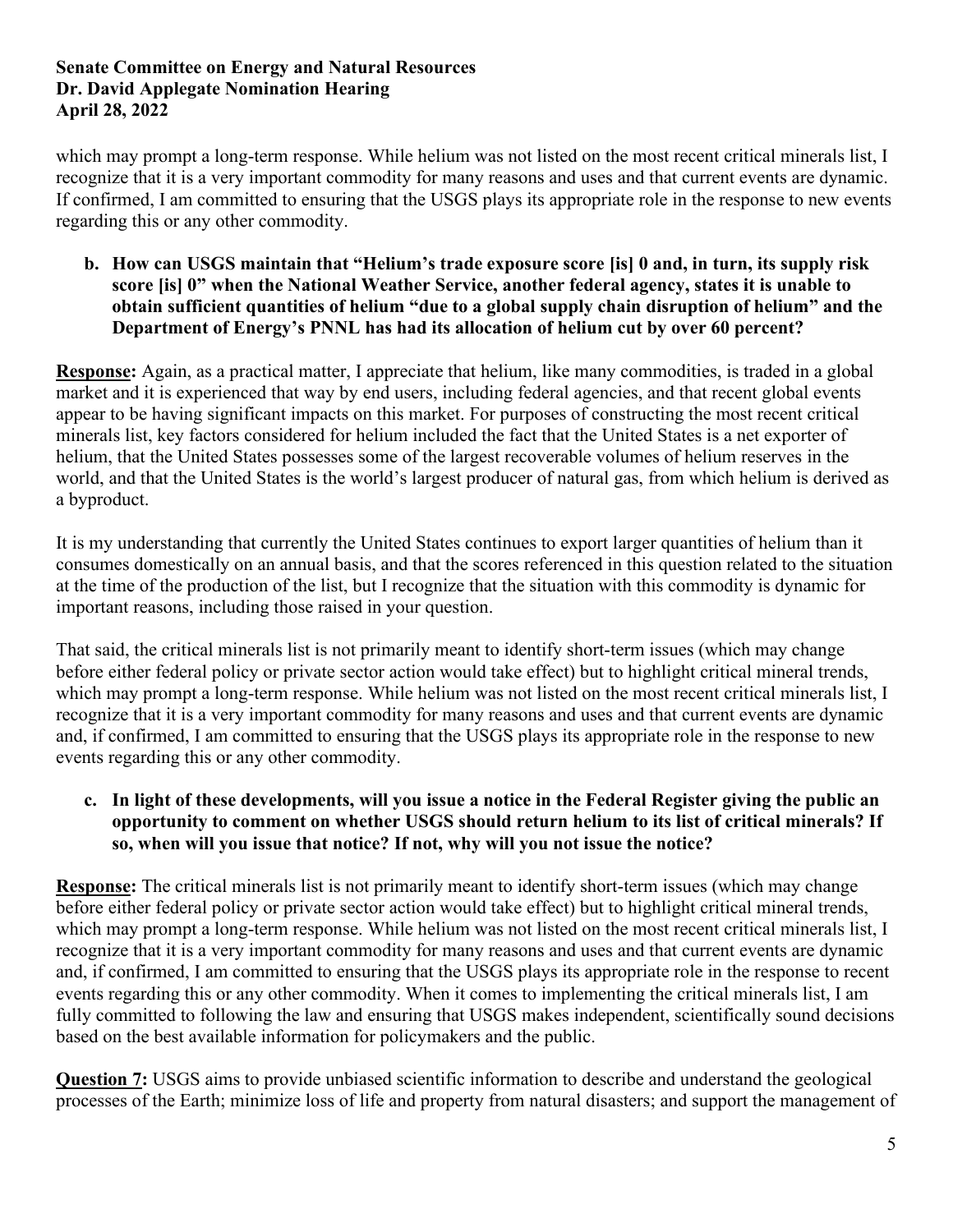water, biological, energy, and mineral resources. The USGS is a scientific agency housed within DOI. In contrast to other DOI bureaus, it has no regulatory authority and does not manage any major federal lands. USGS also collects scientific information for long-term data sets. These data sets range from satellite imagery of land and ecosystem features to streamflow and groundwater data. Since 1879, Congress has expanded the USGS's statutory authorities to include activities related to ecosystems and natural hazards.

# **a. How do you see USGS's role as the primary scientific agency in DOI?**

**Response:** The USGS has a unique role as a non-management, non-regulatory bureau within the Department of the Interior. I believe that the science USGS delivers does not determine the outcome of those management and regulatory decisions but supports and informs our federal and state partners' needs for making policy and management-related decisions, helps clarify the impacts and trade-offs of policy choices, and assists our partners with prioritizing their investments of taxpayer dollars by providing information on likely outcomes. USGS's broad scientific mission includes carrying out activities to better understand the Earth and its resources and to minimize the loss of life and property to natural disasters, like earthquakes, floods, and volcanic eruptions. If I am confirmed as Director, I will work to ensure that the USGS continues to carry out its mission in a non-partisan fashion to address the nation's scientific needs.

# **b. How might that role evolve under your leadership?**

**Response:** Technology and the Earth and biological sciences continue to evolve, and the USGS must evolve along with it to meet the Nation's scientific needs. If confirmed, I will continue to meet these expectations with a focus on the highest scientific integrity. I will work to strengthen our core capabilities so that we have the expertise and data necessary to provide real-time and long-term information products. And I will seek to strengthen our partnerships with states, Tribes, academia, and with the private sector, to help improve the delivery of our science so that it reaches those who can benefit from it the most.

# **c. In 2021, USGS published a strategy for science to guide the agency through 2030. What aspects of the Strategy do you plan to address, and what aspects, if any, do you believe should be changed?**

**Response:** The 21st Century Science Strategy provides the USGS with a long-term vision for how our science can be most useful to those who need it for decision-making. To make progress in addressing each of the elements of the science strategy, I believe it is important to use it as the framework for our annual science planning process. This includes a scientific focus that builds on our mission-specific capabilities and drives greater interdisciplinary integration; a focus on information technology (IT) and other technical innovations; a partnership focus to develop and strengthen relationships with a wide variety of partners; and an organizational focus to optimize interactions across the USGS, develop our workforce, and improve our facilities.

I believe that achieving the USGS mission requires a sustained commitment and attention to all of these aspects of our enterprise that reflect not only what we do, but how we do it. In addition to these four focus areas, the Science Strategy calls for development of an integrative, predictive science capability. The USGS has initiated several pilot studies for such a capability and has undertaken a cross-program, cross-mission collaborative planning process for initiatives proposed this fiscal year with an emphasis on principles such as participatory research engaging partners, a focus on scientific capacity needs, data and model interoperability, and delivery of actionable information to stakeholders. If confirmed, I will work to implement this strategy effectively, while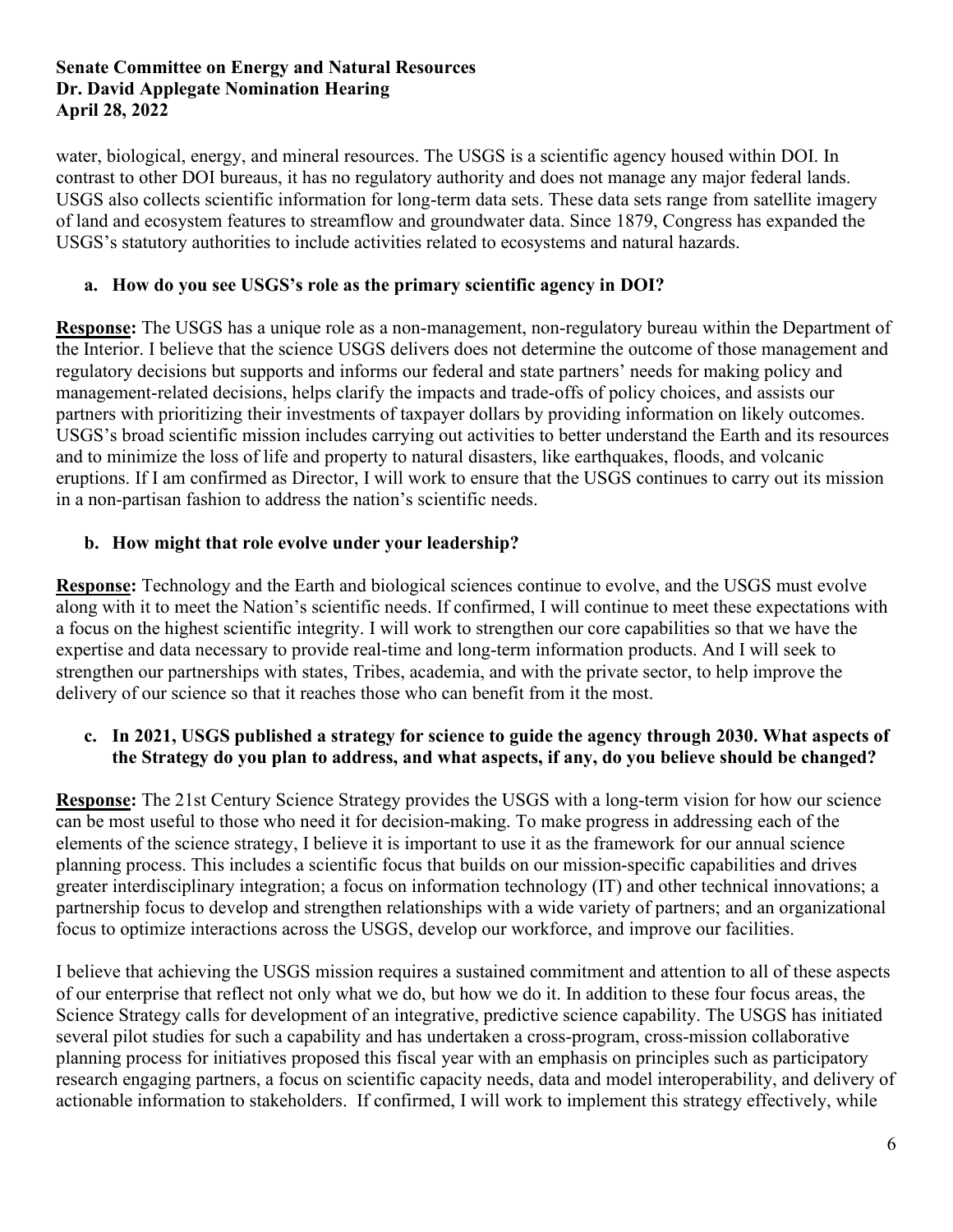also paying close attention to how the strategy is working and what, if any, improvements or course corrections should be made as we move forward.

**Question 8:** Some stakeholders have referred to various USGS monitoring and datasets as a "gold standard" for their length of record, availability of data, widespread coverage, and calibration standards. Stakeholder confidence in USGS monitoring and data is predicated on the scientific integrity of USGS staff and the data they provide.

# **a. How does USGS monitoring and data compare to the growing expertise of the private sector and capabilities of state, local, and tribal governments?**

**Response:** The USGS has had a long-standing role to provide monitoring capabilities and data sets that are long-term, national, and based upon consistent protocols, ensuring that data collected at different times and in different parts of the country are readily comparable. I take very seriously the trust and reliance that states, Tribes, local governments and the private sector place in our data and scientific integrity, and if confirmed it will be a high priority to maintain and build on that trust. The USGS follows Fundamental Science Practices and rigorous quality assurance protocols to ensure the highest quality in the monitoring, data collection, data interpretation, and reporting of results. The bureau's longstanding role as a non-regulatory, non-advocacy science provider also ensures that the data collected are recognized by all parties as impartial. This complements the role of the private sector, academia, and other state, regional, and Tribal governments, which typically produce, or contract for the production of, monitoring and datasets that address specific issues or needs. I believe in ongoing communication and collaboration with these entities so that we can benefit from ongoing feedback and mutual support.

# **b. How do you see the USGS interacting with these entities to meet the scientific needs of the nation?**

**Response:** I am proud that the USGS engages in many beneficial partnerships with a wide range of external entities, allowing it to best meet the scientific needs of the Nation, and if confirmed, I would seek to foster and expand these interactions going forward. These valuable efforts include partnerships in which the USGS receives funding, partnerships in which the USGS sends funds to external partners or contractors, and agreements in which both the USGS and external partners contribute in-kind services. Other useful partnership models include: reimbursable projects from other government agencies that provide them with access to USGS's science and expertise that they are lacking, or where the USGS provides needed impartial science on contested topics; external contracts with the private sector for analytical or other services that the USGS does not have the capacity or expertise to carry out; external cooperative agreements or grants that the USGS uses to fund academic partners, such as through the Cooperative Research Units; and Cooperative Research and Development Agreements with the private sector where we work together on innovative technology development or mutually beneficial data collection. An excellent current example is the Earth Mapping Resources Initiative (Earth MRI), where the USGS is working with and sending funds to many states for basic geologic data collection, contracting with the private sector for collection of large geophysical data sets, and partnering with the private sector to access their geophysical data sets—all with the goal of understanding better where critical minerals are likely to occur geologically across the United States. These partnerships are important to the work of the USGS and, if confirmed, I will ensure that this remains a priority for the bureau.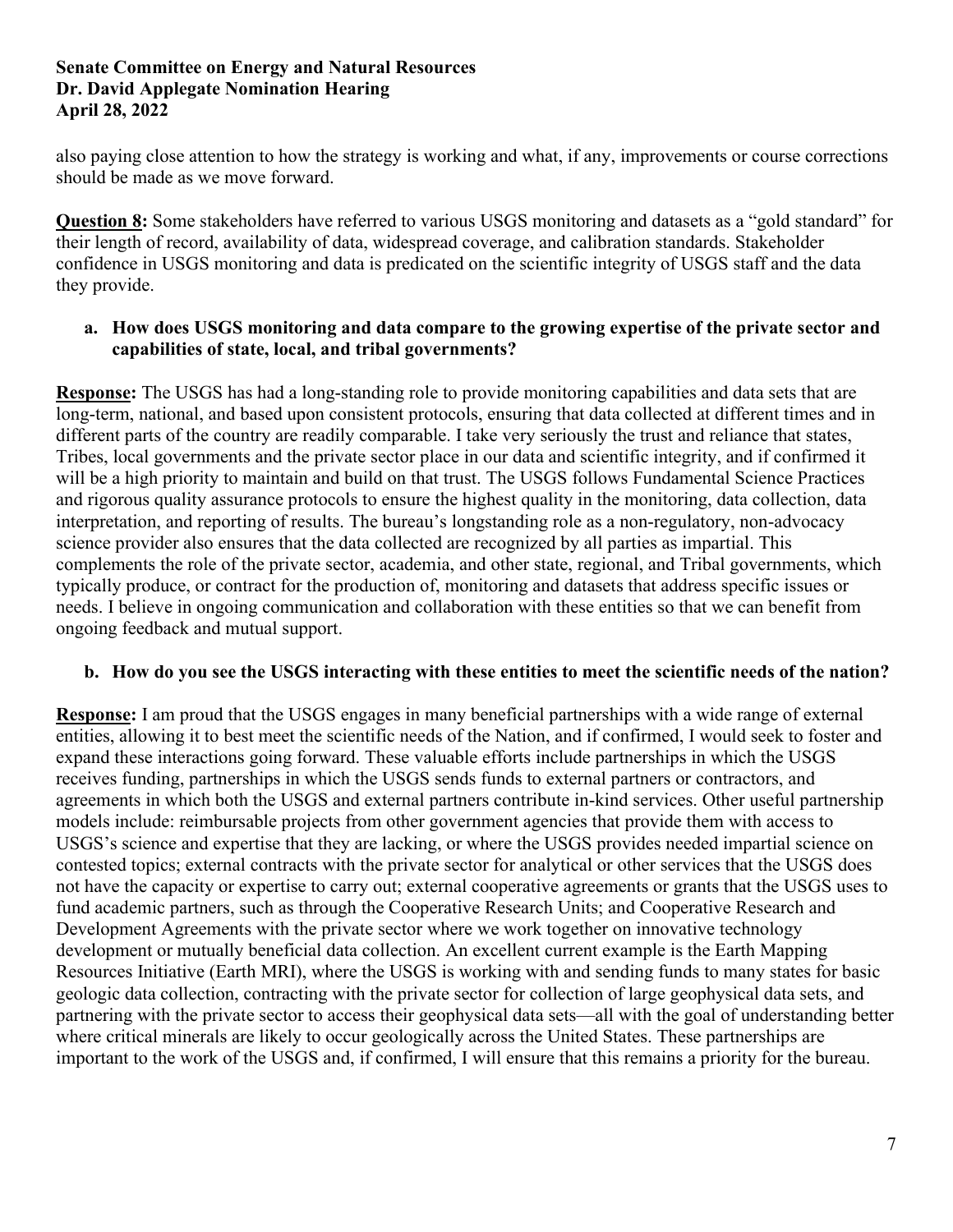# **c. How would DOI support scientific integrity of USGS work and data under your leadership?**

**Response:** I am committed to maintaining the long-standing USGS emphasis on and respected reputation for adhering to the highest standards of Scientific Integrity and Fundamental Science Practices. The USGS is committed to work with and is supported by DOI in its adherence to Scientific Integrity and Fundamental Science Practices. I commit to taking any issues involving scientific integrity with the utmost seriousness and ensuring that other USGS leadership does the same.

The USGS Office of Science Quality and Integrity monitors and enhances the integrity, quality, and health of USGS science through executive oversight and development of strong practices, policy, and supporting programs. The USGS Science Integrity Officer provides the USGS with advice and oversight on scientific integrity matters and leads independent evaluations of any allegations of scientific misconduct or loss of scientific integrity against the USGS. The USGS Fundamental Science Practices Advisory Council is tasked to provide advice and recommendations to USGS leadership and others regarding fundamental science practices, including evaluation of current practices in need of updating or establishment of additional new practices.

If confirmed as Director, I will work to ensure that these positions and roles are carried out effectively and pay close attention to any issues or feedback so that USGS science continues to earn the nation's trust.

**Question 9:** USGS, through its Natural Hazards Mission Area, provides scientific information and knowledge necessary to address and mitigate the effects of natural hazards such as volcanic eruptions, earthquakes, storm surges, and landslides. Congress recently enacted hazards-related legislation such as the National Earthquake Hazards Reduction Program Reauthorization Act of 2018 (P.L. 115-307), the National Landslide Preparedness Act (P.L. 116-323), and Section 5001 of P.L. 116-9, authorizing a National Volcano Early Warning and Monitoring System. Congress has also provided funding to the USGS through emergency supplemental appropriations in FY 2018, FY 2019, and FY 2022.

# **a. How would you work with other federal agencies and local partners to advance hazards science and monitoring in order to save lives and property?**

**Response:** Having spent much of my career in this area, I firmly believe that partnerships are essential to ensuring that USGS science reaches those who can use it to enable resilience in our communities. I believe in the importance of partnerships. Every program in our Natural Hazards Mission Area collaborates with other federal agencies, whether through statutory interagency bodies like those you cited or through individual agreements, as well as with state, local, and Tribal authorities. In leading the USGS, I believe it is important to assist with such coordination because our centers and programs regularly engage stakeholders. This leads to better responses to hazards, but also to better preparation, which together result in reduced risk. If confirmed, I will keep such collaboration a high priority for the USGS, looking to build off of successful models and apply them in additional circumstances where appropriate.

# **b. What is the USGS's role in the social science regarding natural hazards, such as understanding and improving the government and public preparation and response to hazards, if any?**

**Response:** I have a great appreciation for the value of communicating science to the public in ways that are useful. Recognizing that social science provides critical expertise to this arena, the USGS employs a number of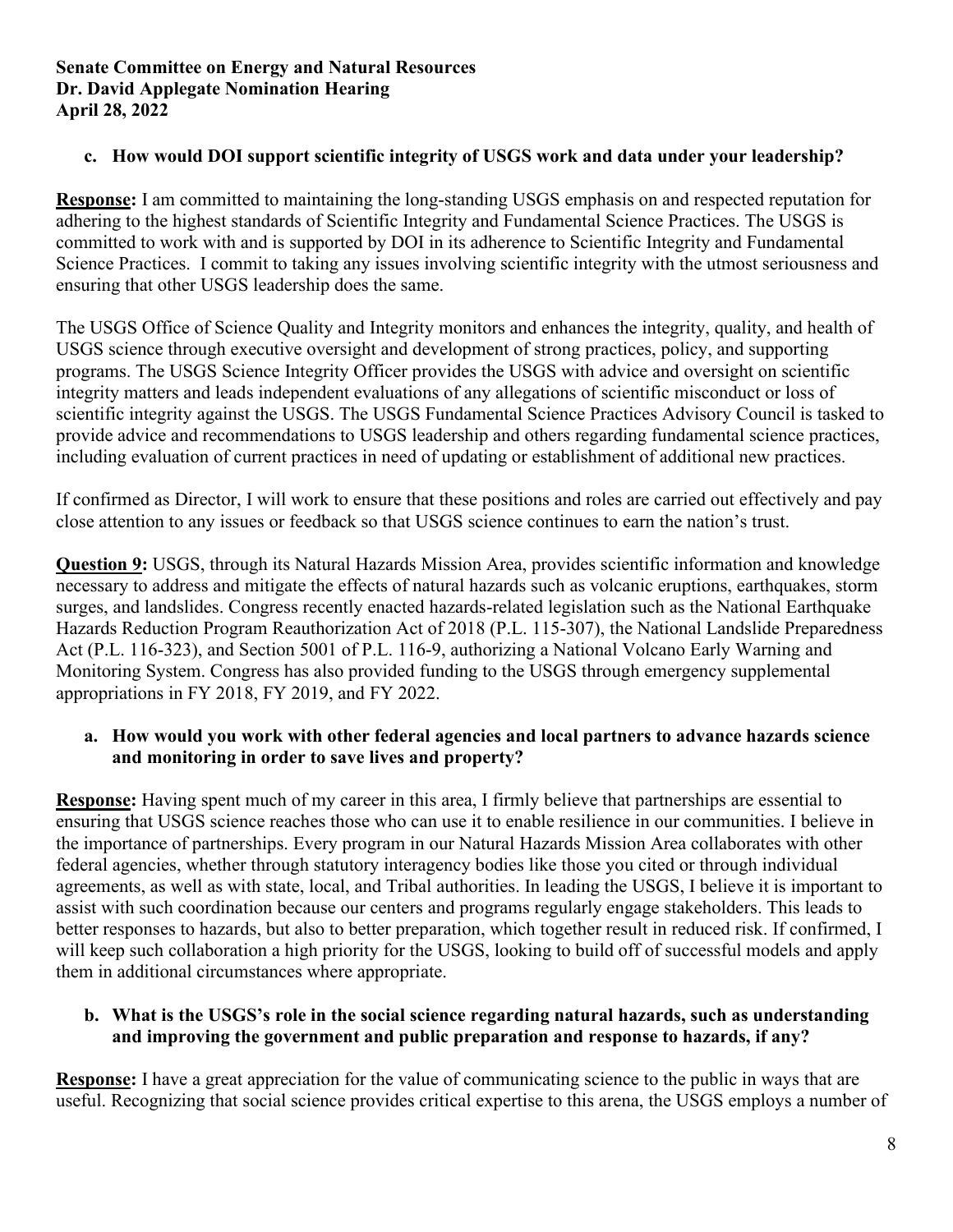social scientists across its centers and programs and partners with academic experts. Social science has made possible a number of products by the USGS and our partners, including the annual ShakeOut earthquake drill, which prepares people to respond to earthquakes, large-scale scenarios that illustrate the impacts of catastrophic natural hazard events, and the ongoing implementation of the ShakeAlert earthquake early warning system, which relies on user responses to alerts. The use of social science to inform the development and delivery of hazard information has recently been highlighted in several publications. Some examples include the Puerto Rico Landslides Guide, the State of our Nation's Coast project, the Next Generation Volcano Hazard Assessment project, and the Wildland Fire Strategic Plan. If confirmed, I will be committed to ensuring USGS hazard science reaches those who need it most in the forms that can be readily understood and acted upon.

# **c. How do the various hazards authorities recently enacted by Congress integrate into the current activities of the USGS?**

**Response:** I appreciate the hazards authorities recently enacted by Congress that strengthen the programs that make up the USGS Natural Hazards Mission Area. These authorities include the National Earthquake Hazards Reduction Program Act, the National Volcano Early Warning and Monitoring Act, the National Landslides Preparedness Act, and the PROSWIFT Act, which authorizes the role of our geomagnetic observatories in characterizing the potential impacts of space weather events. Besides authorizing our programs' missions to deliver hazard science, each authority also enables robust interagency and stakeholder collaboration. The USGS cannot undertake its science alone, and these authorities reflect that. If confirmed, I look forward to working with Congress to ensure that these statutory authorities continue to serve as a framework for nationwide hazards science and resiliency.

# **d. Are there additional resources needed to carry out activities authorized in recently enacted legislation related to hazards science and monitoring?**

**Response:** If I have the honor of being confirmed for this position, I look forward to working with Congress to identify opportunities to ensure that these programs operate efficiently, provide information that is timely and instructive for its intended uses, and that resources needed to carry out authorized activities are available.

# **Question 10: Please explain how USGS collaborates with local governments, specifically on emergency management? How will USGS continue to grow this area under your leadership?**

**Response:** As I noted in my opening remarks, the USGS is committed to delivering unbiased science so that it reaches everyone who needs it, when they need it, in a form they can use. Partnerships are a great strength of the USGS, and emergencies are the critical moment when that information delivery must be correct so that emergency managers can make informed decisions that can truly save lives. That is why we deploy experts to local, state, or FEMA operations centers to help interpret scientific information during geologic and hydrologic hazard events. Recently, I approved expanding our emergency management function in order to better train our scientists for disaster response and improve how our products address emergency management at the local level, for example tools such as the National Water Dashboard that improve the public's ability to subscribe to flood alerts.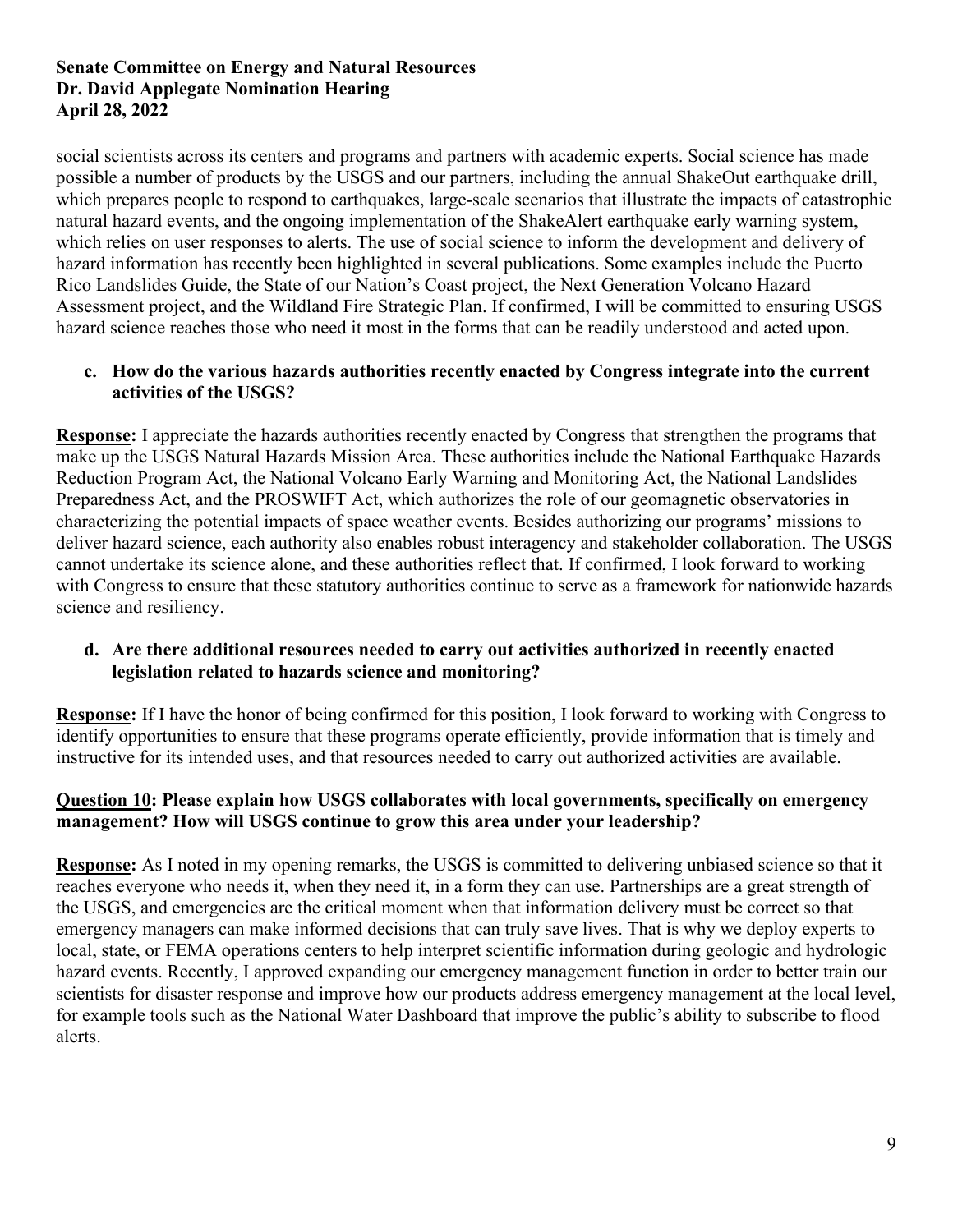USGS data and products can save lives and protect property only if we respond to the needs and capacities of local decision-makers. If confirmed, it is my commitment that the USGS will continue to work hard to earn the trust of local communities and agencies on the front lines of emergency management.

# **Question 11: Please explain the research USGS is currently working on related to chronic wasting disease? Do you plan to prioritize research on chronic wasting disease if confirmed?**

**Response:** I understand that this matter is of great concern to federal, state and Tribal wildlife managers, conservationists and sportsmen and women in many states. Since the early 2000s, the USGS has been working with partners to understand the biology of chronic wasting disease (CWD), assess the spread and persistence of CWD in wildlife and the environment, and develop strategies for early detection and control. Collaboration is a key element in the work that we carry out in this field, and we have worked for years with other federal agencies, with states, and with Tribes to better understand the dynamics of the disease and to develop tools to assist with monitoring the spread of CWD in order to help wildlife managers make informed management decisions. There is currently hope that a test to detect the harmful prions that appear in the brain will soon be available for use in live animals, as opposed to on post-mortem tissues. In FY 2022, the USGS has continued research on CWD early detection, ecology, decision science, human dimensions, and management; continued participating in the Department of the Interior CWD Task Force; and contributed funding for the first phase of the National Academies CWD transmission study, as called for under America's Conservation Enhancement Act. If I am confirmed as Director, the USGS will continue to prioritize engaging with other DOI bureaus, the U.S. Department of Agriculture, as well as state and Tribal partners on applied science to support a coordinated and effective response to inform the actions of land and wildlife managers.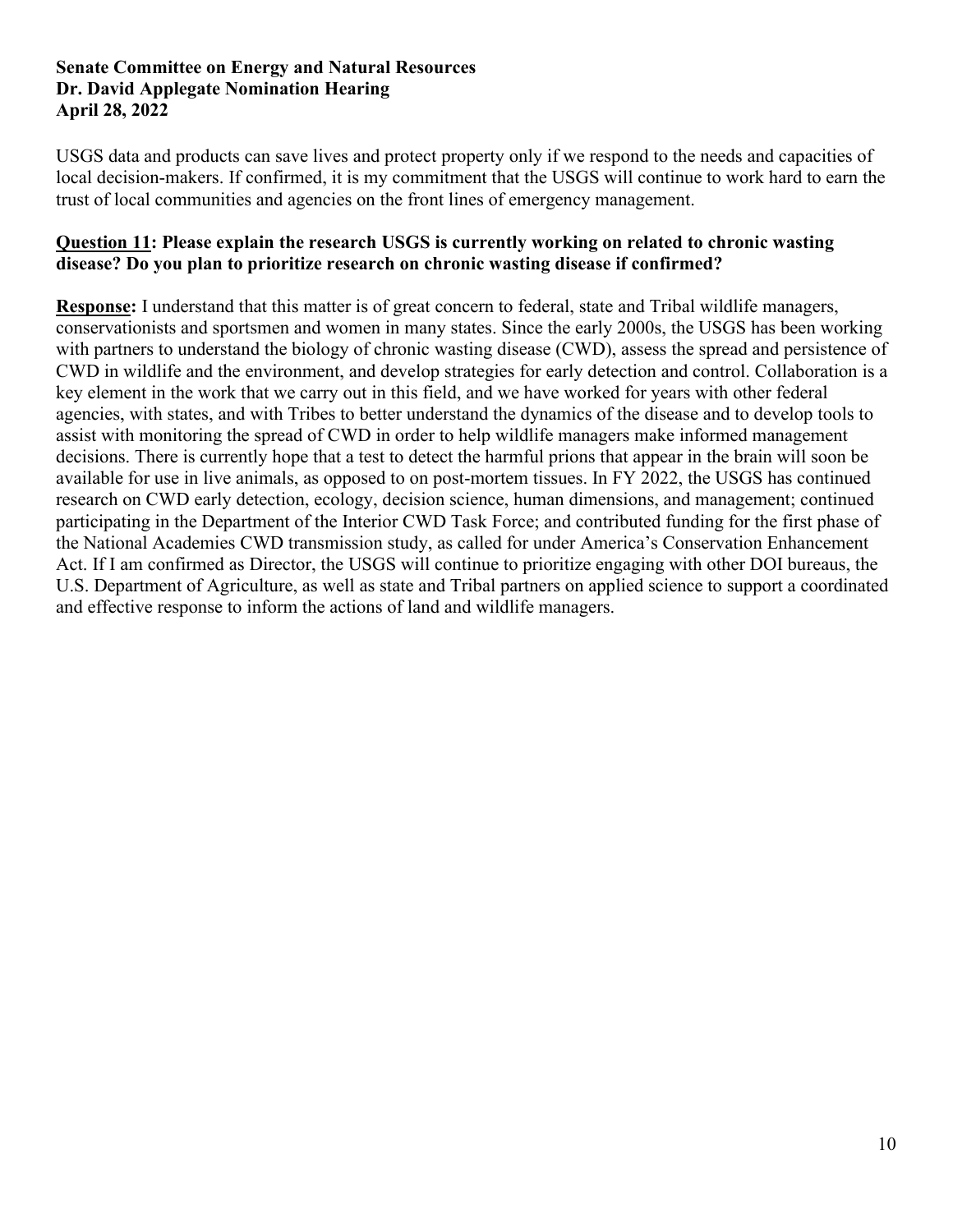# **Question from Senator Risch**

**Question:** Though the responsibilities of the U.S. Geological Survey have since expanded, the USGS was first created by Congress in order to explore and identify the land potential of the West.

# **a. What role, if any, do you expect USGS to play in compiling or creating the American Conservation and Stewardship Atlas, including providing expertise on critical mineral deposits?**

**Response:** The USGS is providing its technical, scientific expertise to this process. USGS has been named a cochair, with the U.S. Department of Agriculture and the National Oceanic and Atmospheric Administration, of a committee to assemble publicly available data and information that is intended to provide an accessible and comprehensive picture of existing conservation and restoration work in America.

Our role in this process is technical in nature; policy decisions about what would qualify will be made by Administration leadership and policymakers, not by the USGS. Our scientists are working to integrate data from key stakeholders and to develop mapping and other analytical capabilities within the American Conservation and Stewardship Atlas. I understand that the intention is to have broad policy engagement with the public and am aware that a public comment period on development of the Atlas closed on March 7, 2022, and that comments are being reviewed. The goal is to release a "beta" version of that Atlas by the end of the year. If confirmed, I would be happy to keep your office updated on our progress and ensure that USGS work in this area is consistent with our mission of providing the best available, objective scientific information to inform policymakers and the public.

The Atlas is intended to integrate data from key stakeholders including key contributions from the USGS Protected Areas Database and provide map and analytical capabilities. Although the Atlas will not serve critical mineral data directly, the Atlas will support connections to critical minerals information and science to inform multiple-use lands.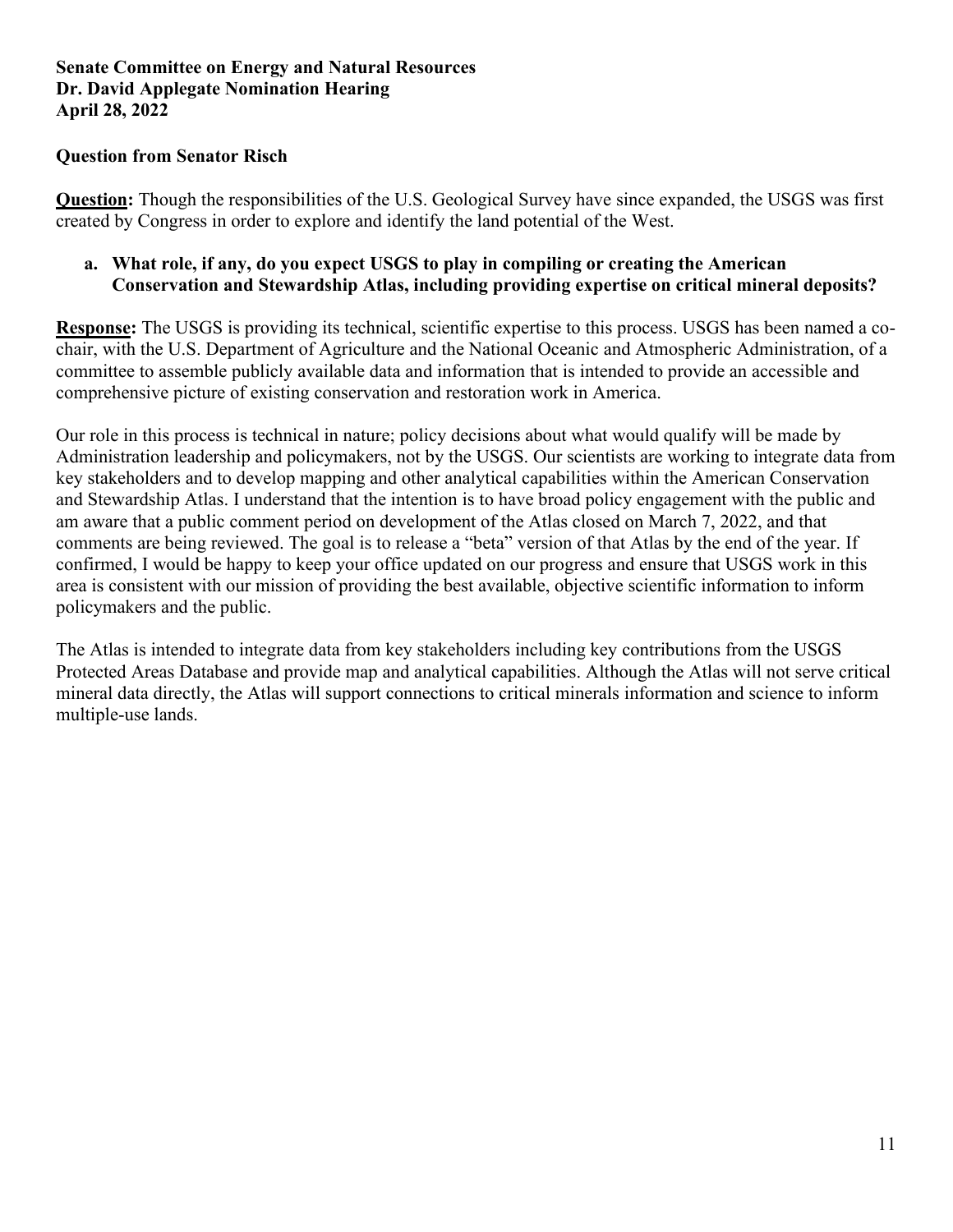# **Questions from Senator Cantwell**

**Question 1:** Last winter, Washington state experienced severe storm and flooding events that caused significant flooding and damage in Northwest Washington and the Olympic Peninsula. An area that was hit hard was Whatcom County. This flooding event was the most expensive natural disaster since the area became Whatcom County.

USGS plays an important role here, conducting the science before, during and after flood events to inform decision makers on where floods are likely to happen. They also conduct monitoring and alert on potential floods, and importantly, they inform communities of how to bolster existing infrastructure and plan new infrastructure to be flood resilient.

When the flooding in Whatcom County occurred, critical stream gauges got washed away and without those gauges, there was no other way to monitor the flooding that was occurring.

# **a. Can you commit to working with myself and the regions impacted by flooding in Washington state to ensure there are ample stream gauges in the system, so if one fails, communities can still get accurate flood information?**

**Response:** Yes, if confirmed, I am committed to working with you and others on this important issue. I understand that a short-term network has been established at strategic locations along the Washington coast where sensors can be deployed to monitor storm surge and flooding from atmospheric rivers and tsunamis. Additionally, the USGS has begun expanding our short-term network capabilities, consisting of Rapid Deployment Gages (RDGs) that are fully functional streamgages designed to be deployed quickly and temporarily to measure and transmit real-time stream water-level data in emergency situations. The speed with which RDGs can be installed allows the USGS to augment gage networks during coastal or riverine flooding by adding additional temporary locations to the network; provide situational awareness and support to emergency managers; and maintain data flow when streamgaging equipment is damaged. Our goal is to work with local emergency managers to pre-determine locations where RDGs can be deployed during floods.

# **b. What does USGS need to effectively work with local community partners and Tribes along areas like the Nooksack River to address flood monitoring needs?**

**Response:** Partnership and coordination between USGS and local communities is critical to ensure the effectiveness of this program, which provides data to assist with flood management, with water scarcity, and with important natural resource management activities. The Federal Priority Streamgage network and Cooperative Matching Funds in the Groundwater and Streamflow Information Program are important priorities for the USGS and allow us to address flood monitoring needs with local communities, like those that were impacted in Washington State last year. If I am confirmed, I would make partnerships such as these, which are so important to manage for hazards that may impact life and property, a priority.

# **c. Do you think USGS has enough resources dedicated to studying and monitoring flooding?**

**Response:** A priority for the USGS is to maintain the continuity of our National Streamgage Network, particularly the Federal Priority Streamgages where possible. Streamgages are funded by USGS appropriations,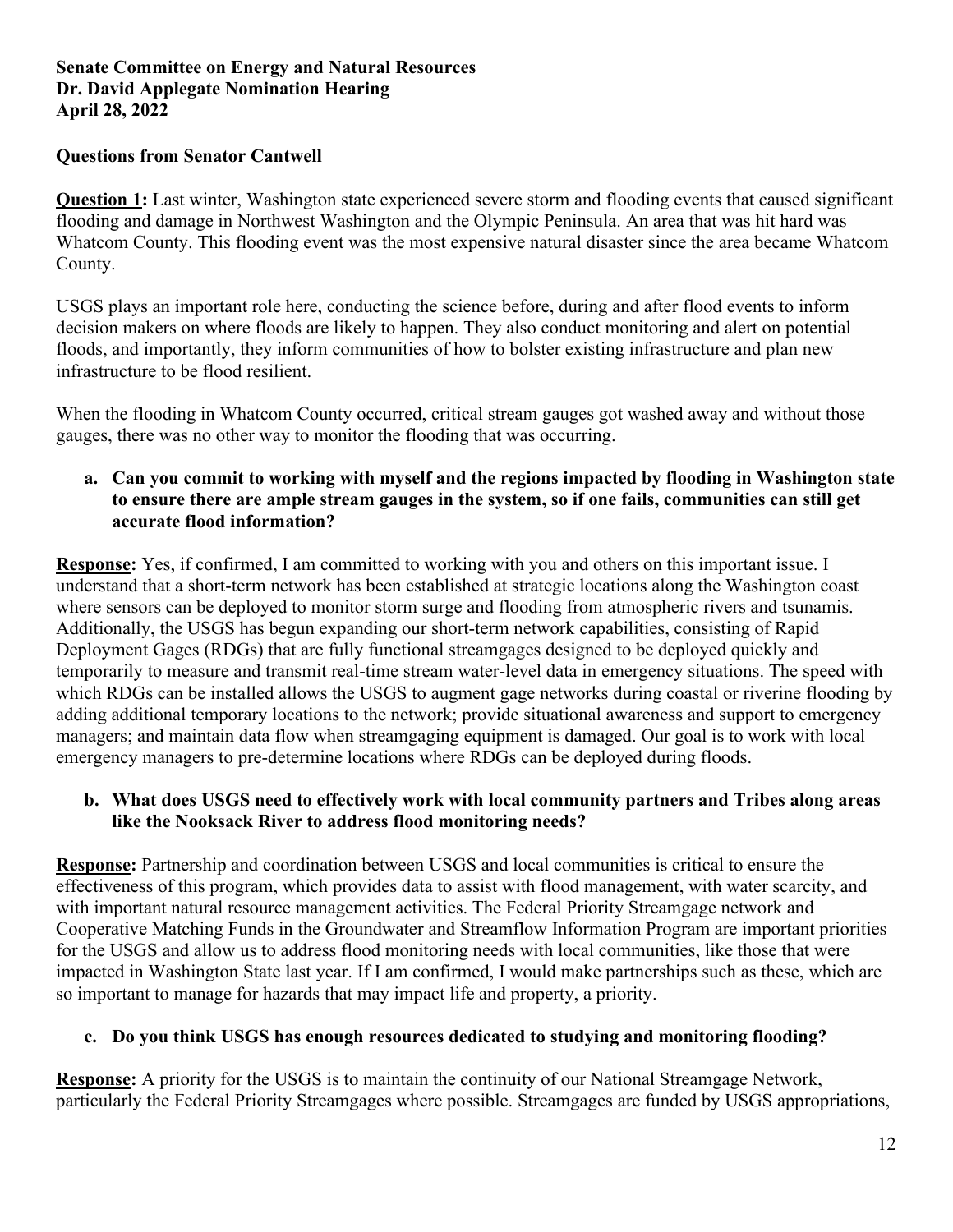Tribes, federal, state, and local agencies, and in many cases, jointly funded by both the USGS and partners. The USGS leverages these funding sources together to support as many streamgages as possible. I am committed to ensuring that the critical data and information provided by this program continues to be a priority for the bureau.

# **d. Can you commit to work with me to find ways to strengthen USGS' critical flood work?**

**Response:** Yes, I commit to working with you and your colleagues to strengthen this critical work that USGS carries out.

**Question 2:** Washingtonians grapple with the threat of a number of natural disasters. Washington is home to five active volcanos that are considered a high or very high threat of eruption. Washington is also located on the Cascadia Subduction Zone, threatening "the Really Big One" that has the potential to devastate the Pacific Northwest.

I have worked to secure funding and pass bills to help Washingtonians prepare for natural disasters. It's critical that the USGS implement these bills and we need to educate and secure more resources to keep communities safe.

# **a. What is the status on fully implementing H.R. 8810, the National Landslide Preparedness Act?**

**Response:** The USGS and the Department are organizing an Interagency Coordination Committee as called for in the statute. The USGS is also organizing a Federal Advisory Committee comprised of representatives from states, Tribes, higher education, industry standards organizations, and emergency management. In early 2021, the USGS organized a federal interagency working group to provide input to a National Strategy for Landslide Loss Reduction. The strategy is currently under review and will be delivered as a USGS report describing four main landslide risk reduction goals aligned with the intent of the National Landslide Preparedness Act: (1) Assess, (2) Coordinate, (3) Plan, and (4) Respond to landslide hazards. Each goal is supported by several strategic actions.

# **b. Can you commit to fully implementing this bill?**

**Response:** The President's FY 2023 Budget proposes an additional \$2.25 million that will help us to develop the capacity to provide federal landslide experts and equipment to assist in response to landslide emergencies which is an important objective of the statute. If confirmed, I look forward to working with Congress to identify the additional resources needed to complete its implementation.

**Question 3**: Senator Murkowski and I worked to pass into law S. 346, the National Volcano Early Warning and Monitoring System Act which would modernize USGS' volcano early warning system.

# **a. What steps have been taken to implement this legislation?**

**Response:** Last year, the USGS published the 5-year management plan for the implementation of NVEWS called for by the statute (USGS Open-File Report 2021-1092). This plan describes the milestones and standards that will be needed to implement the system as envisioned. In particular, the statute calls for a 24/7 watch office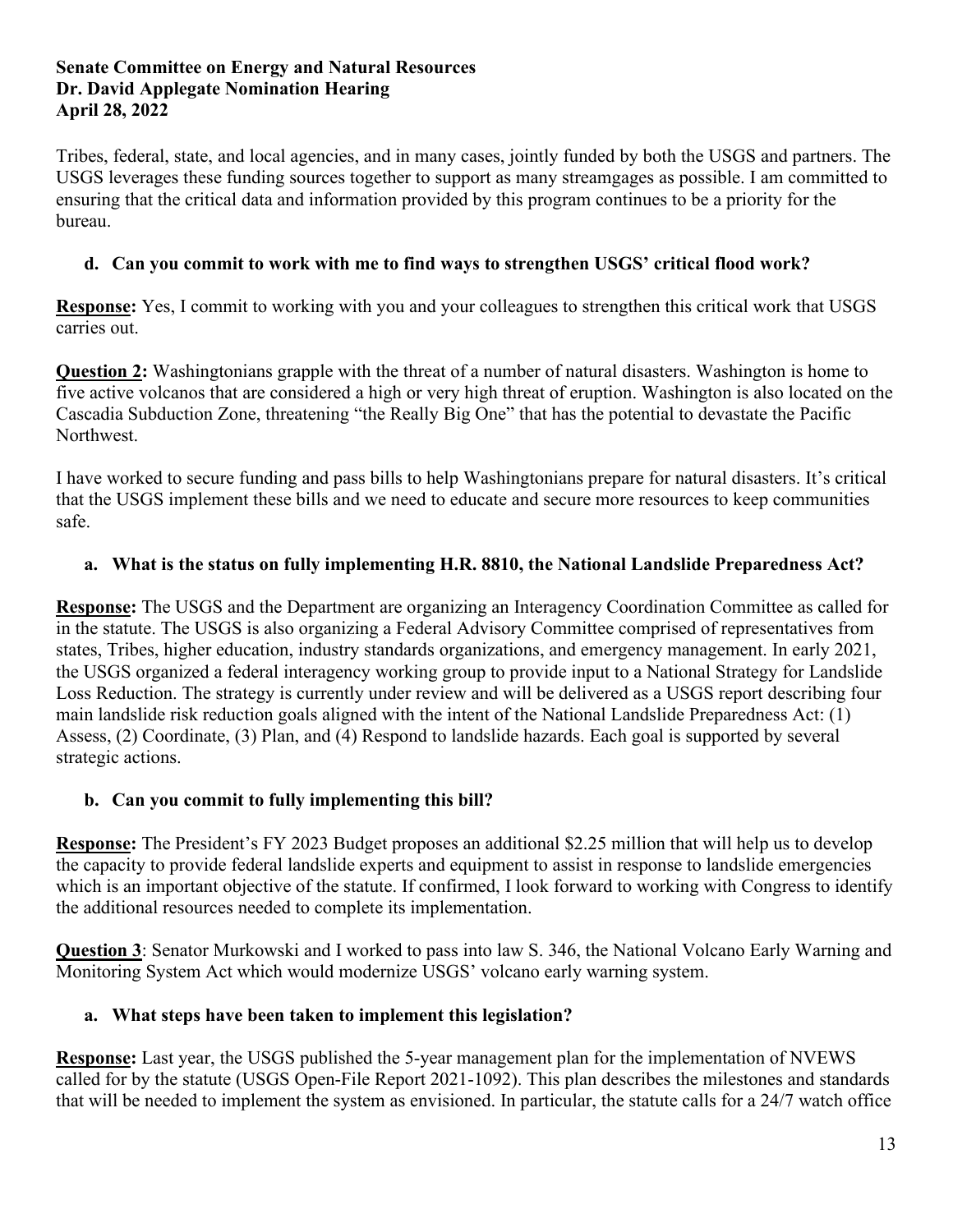capability and a National Volcano Data Center, which the President's FY 2023 Budget proposes to undertake. The USGS is also meeting requirements of the Act to stand up the interagency committee that will bring together stakeholders from across the federal government to provide guidance on its implementation. This group is expected to meet later this year. Other improvements to our volcano monitoring system are moving the USGS toward implementation of the statute, including the establishment of an upgraded lahar detection system on Mt. Rainier, new seismic and geodetic equipment on Glacier Peak, and the re-establishment of the Hawaiian Volcano Observatory's monitoring capabilities that were damaged in the 2018 eruption of Kilauea. I look forward to fully implementing important systems such as this, if I am confirmed.

# **b. Is there more that Congress should do?**

**Response:** If I am confirmed, I would look forward to working with Congress to continue support of the core research, assessment, and monitoring capabilities for volcanic hazards that are so important for the implementation of the system envisioned by the Act.

**Question 4:** I believe we need to talk more about seismic resiliency. We working to bolster infrastructure in the Northwest to prepare for earthquakes, but there is more work to do.

# **c. Can you commit to working with me to provide more resources towards becoming seismic resilient? What does USGS need to do this?**

**Response:** Yes, if confirmed, I commit to work with you to ensure the USGS continues efforts to advance this important need. Seismic resilience is the overall objective of the entire National Earthquakes Hazards Reduction Program and requires contributions by all four NEHRP agencies.

The President's FY 2023 Budget is an important place to start, as it strengthens USGS's efforts to deliver the science that communities need to become more resilient to the most devastating natural hazard events. Subduction zones, where one of the Earth's tectonic plates is thrust over another, generate the world's largest earthquakes, volcanic eruptions, landslides, and tsunamis. Subduction zones generate hazards onshore and offshore in the Pacific Northwest (Cascadia subduction zone), southern Alaska (Alaska-Aleutians subduction zone), the Caribbean, and Pacific Island Territories, and tsunami hazards extend to Hawai'i, California, and East Coast states. Subduction zones remain poorly understood because the processes that drive the hazard lie beneath the ocean floor. The FY 2023 budget also includes a request for increased funding for the Induced Seismicity Project to assess increased seismic hazard associated with energy development, including geothermal energy and carbon sequestration, and increases funding for the modernization and hardening of IT infrastructure to ensure robust delivery of enhanced multi-hazards products improving situational awareness following a major disaster.

**Question 5:** Federal Advisory Committees, like the Advisory Committee on Water Information, have done important and highly valued work to leverage public and private sector resources that improve federal water information programs to meet our nation's water information needs. These committees have also served as an important resource to many state and local water scientists and professionals, including cross-sector sharing of information, best practices, and other interactions. This includes critical work by the ACWI subcommittee on Ground Water and the National Ground Monitoring Network, among others.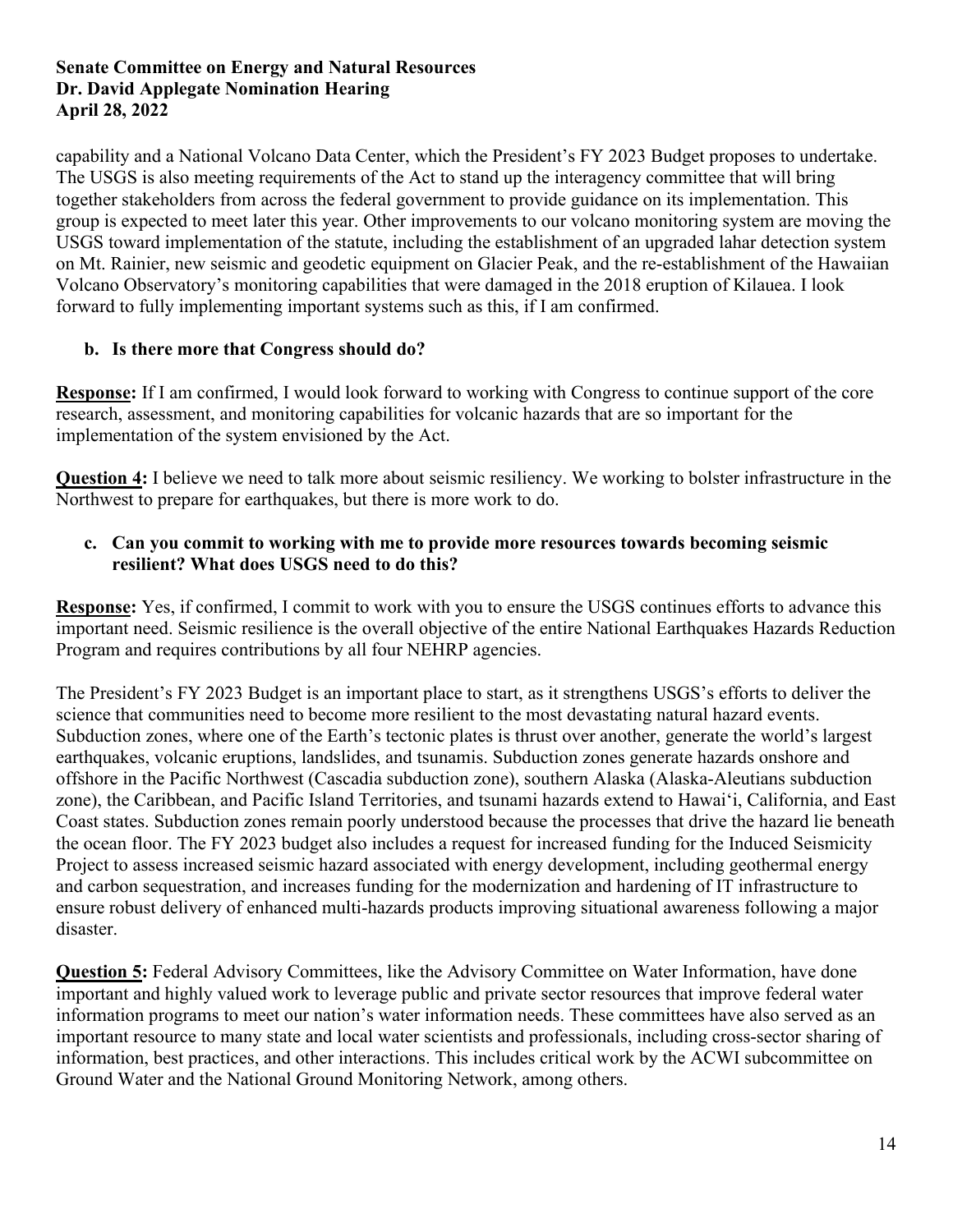**a. What value do you see in volunteer advisory committees of this type? Do you think advisory committees like the Advisory Committee on Water Information should play a role in USGS programs, and do you believe they should be reinstated?**

**Response:** The USGS values information and feedback from all stakeholders and users of USGS information. Federal advisory committees, such as the Advisory Committee on Water Information, are established to foster communication between the federal and non-federal sectors and create more effective working relationships with state and local agencies, Tribes, and the private sector. The USGS is committed to working with federal, state, and county agencies, Tribes, academia, private industry, water utility associations, environmental professional and technical societies to improve federal water information programs whether through formal processes such as federal advisory committees or through informal town-hall style meetings or listening sessions as needed for idea exchange and solution development.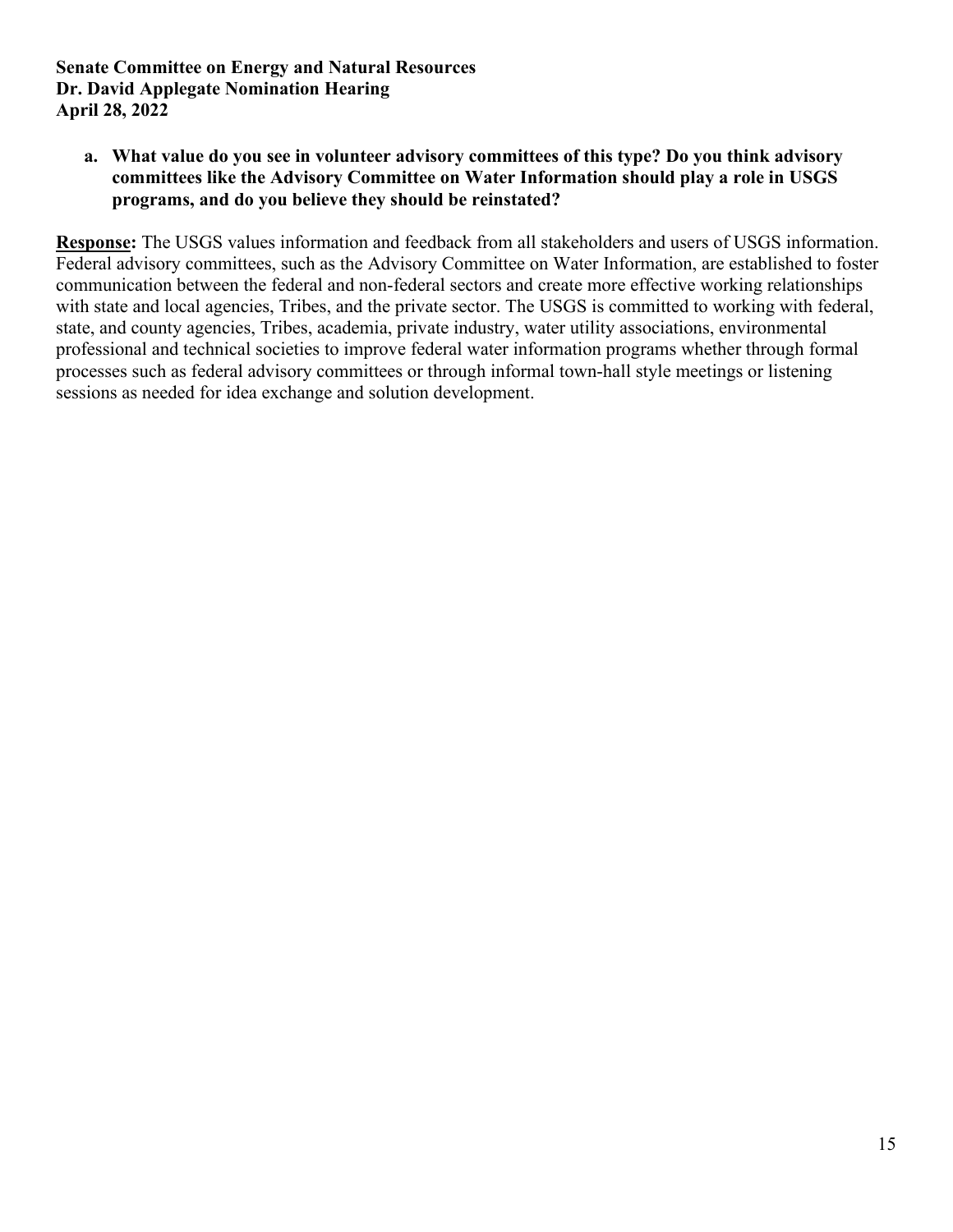#### **Questions from Senator Daines**

**Question 1:** Dr. Applegate, critical minerals and materials play a major role in our economy, energy production, national defense, healthcare, and more. **What can USGS do to better partner with private companies to help locate and develop critical mineral deposits?**

**Response:** First, if I am confirmed as Director, I commit to ensuring that the USGS will continue to collect, analyze, and publish the information required to evaluate mineral criticality to identify risks of supply disruption and work across the federal government to prioritize and advise on options for mitigation of strategic vulnerabilities. The USGS will also continue to provide technical assistance to federal agencies that invest in critical mineral supply chains, for example by participating on investment review panels for the Department of Defense, the Department of Energy, and the Export-Import Bank. As we go about that work, partnerships with the private sector are of the utmost importance as are partnerships with states, Tribes, and other stakeholders. USGS has a variety of partnership approaches that we can use to support that work, and I am encouraged that the private sector is increasingly interested in working with USGS in ways that improve the amount of information and data available to benefit government, industry, academia and the public.

Second, the private sector has significant interest in our work to implement recent Congressional direction, such as those contained in the Energy Act of 2020, which directs the USGS to increase its emphasis on quantifying the Nation's domestic critical mineral resource base and on analyzing and forecasting mineral supply chains essential to the Nation's economy and national defense. The USGS's FY 2023 budget request includes increases for forecasting related to critical minerals, which would allow the USGS to leverage its experience providing interagency technical assistance to launch an automated analytical capability for critical minerals supply risk and economic impact forecasting. One specific focus of those increases is on supply chains for energy technologies, which would help the USGS build on recently published analyses of the mineral dependencies of current and emerging energy generation and storage technologies to increase the provision of data and technical assistance to other federal agencies, including the interagency Federal Consortium on Advanced Batteries.

If confirmed, I would endeavor to lead the USGS to pursuing these missions efficiently and effectively, developing strong science and working in continued partnership with Congress.

# **Question 2: Dr. Applegate, how can USGS better partner with state geological societies and institutions to share and highlight research and information on critical minerals?**

**Response:** I believe that partnerships with institutions such as the state geological surveys are critical to USGS's work and will continue to be a priority if I am confirmed for this position. The USGS engages in active outreach through regular attendance at meetings, including those hosted by the state geological surveys, by professional societies, and academic institutions. With the recovery of domestic travel and the support of funding through the Bipartisan Infrastructure Law, the USGS will be ramping up its outreach and communications activities, working to connect local communities and geoscience interests with the increasing critical mineral data collection, mapping, and assessment work. The USGS will also continue to augment these in-person meetings with webinars, online data delivery, and geospatial tools for exploring new datasets and associated interpretations. Throughout my career I have been active in engaging with state geological entities and, if confirmed, that would continue to be a priority for me.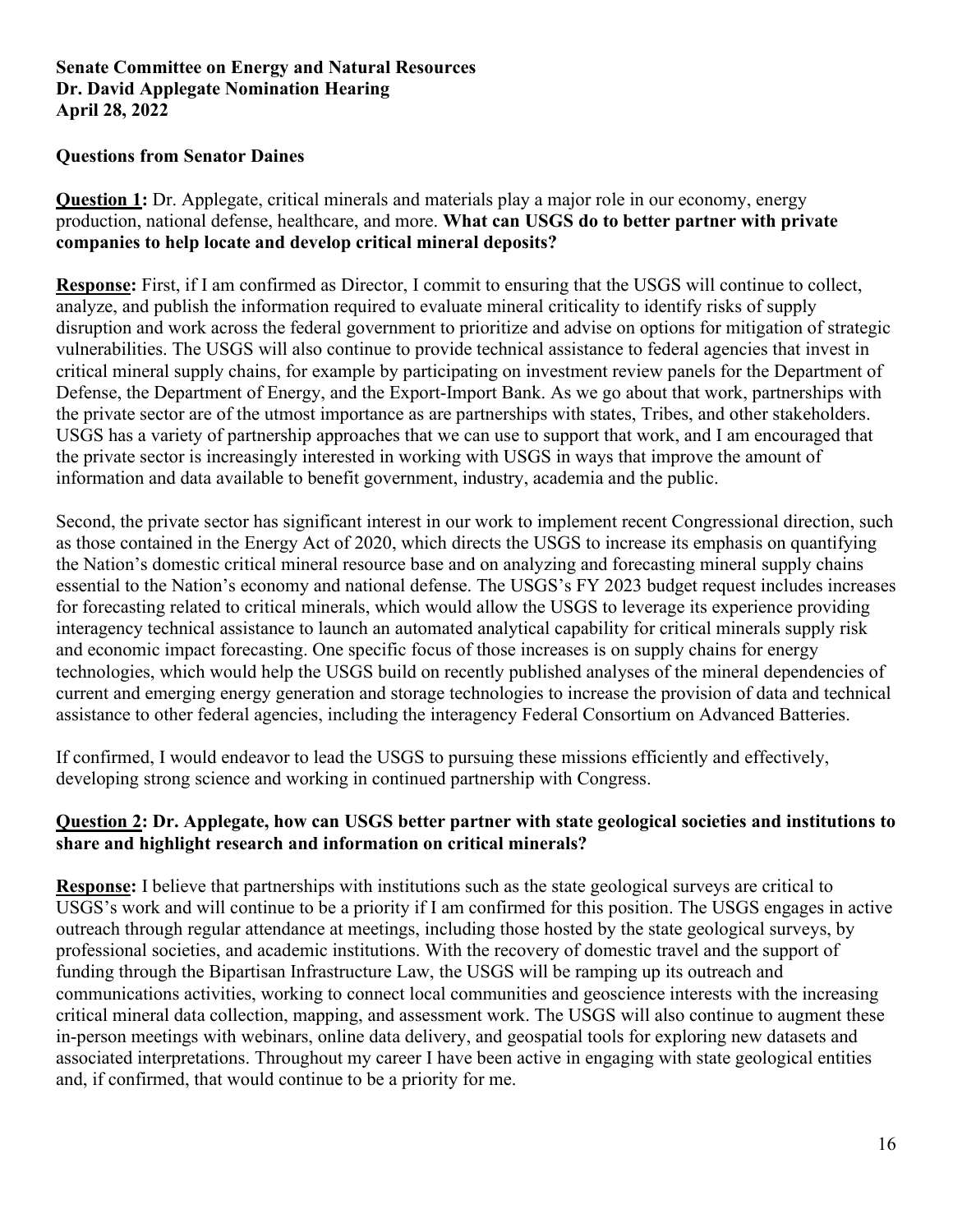**Question 3:** Dr. Applegate, the United States is heavily import dependent on China for dozens of minerals, many of which can be produced here in the United States. **What do you believe are the major impediments to reducing dependence on China for minerals and materials?**

**Response:** I understand that critical minerals are important for our economy for a variety of important purposes including the defense industrial base, clean energy technologies, and manufacturing. As I said at my confirmation hearing, it is important not only to understand the resources that we have domestically but to understand the stock of global resources, as well. The USGS role is to ensure that the decisionmakers within government, who would address such matters, have the best available scientific information, on an objective and nonpartisan basis, that they need to set our nation's policy course on this and other important topics. The USGS Mineral Resources Program is our nation's premier provider of scientific information and research on critical mineral resources. The Earth Mapping Resources Initiative, expanded through enactment of the Bipartisan Infrastructure Law, is a critical component. If I am confirmed, I will ensure that these efforts to support and enhance our ability to forecast risks to supply chains, to better understand the resources that we have at home and abroad, and to provide quality data for decisionmakers remain a priority.

# **Question 4: Dr. Applegate, do you believe our dependence on China for minerals is an economic or national security risk?**

**Response:** As I stated in the previous response, I understand that critical minerals are important for our economy and for the clean energy technology that is so important to our clean energy future. The analysis of whether China, or any other country, is a security risk to the United States is an issue that falls outside the USGS's role of providing technical and scientific expertise for policymakers to consider as they make decisions. If I am confirmed, I will ensure that USGS pursues its mission efficiently and effectively and in partnership with its stakeholders and Congress.

# **Question 5: Dr. Applegate, outside of traditional mining projects or recycling, where or how else can the U.S. increase domestic production of critical minerals?**

**Response:** The Bipartisan Infrastructure Law directs the USGS to conduct above-ground mine waste research and assessment activities as a means to evaluate the resource potential of this product, and through the Earth Mapping Resources Initiative, the USGS is working with state geological surveys on sampling and characterization work, while also initiating development of a national mine waste inventory. If confirmed, I would look forward to carrying out evaluations of re-mining and pre-processing activities to determine the promise that they might hold for the future.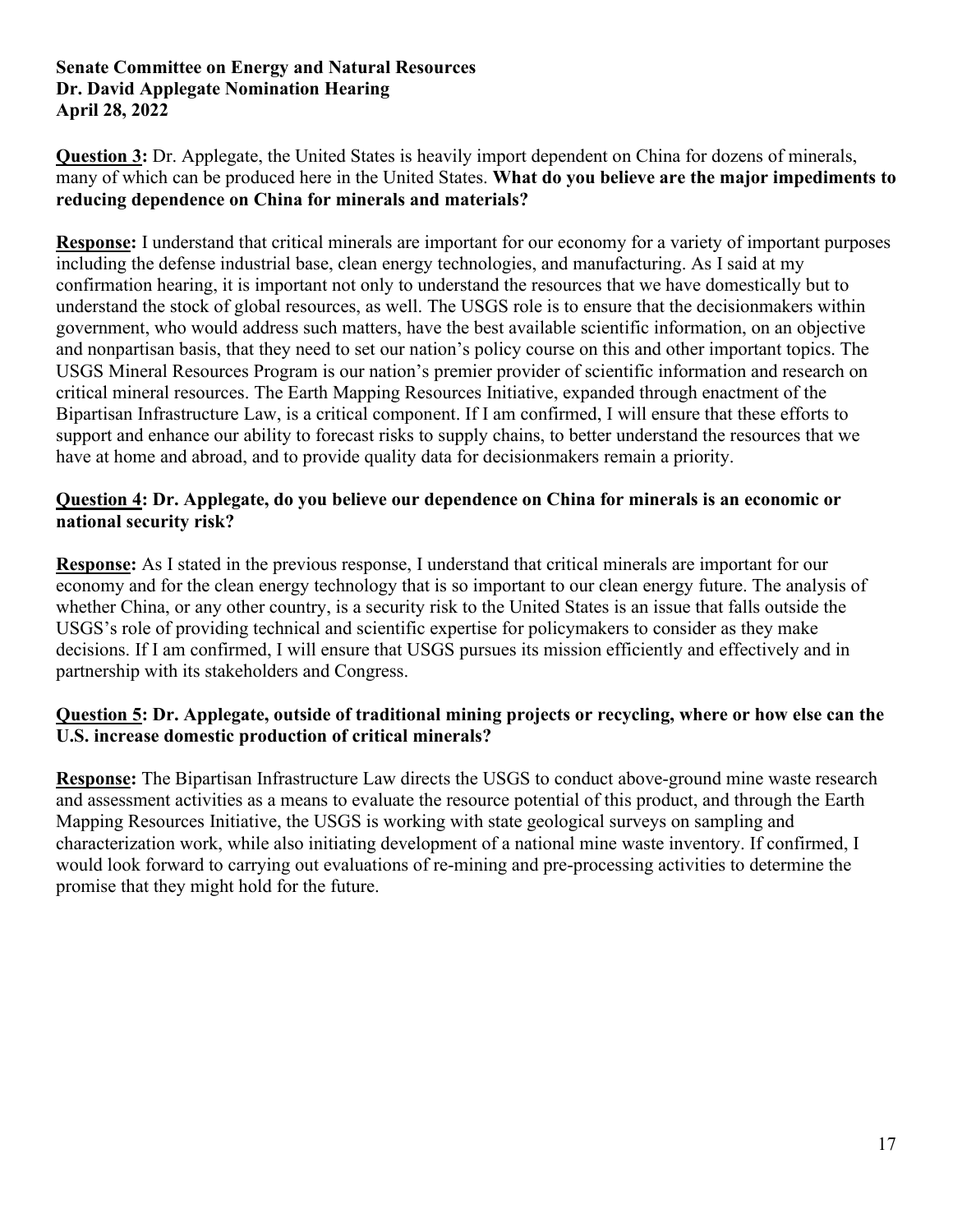**Question 6:** Dr. Applegate, Stream gauges provide essential data on streams and rivers for landowners, agriculture, angler, conservation stakeholders, and watershed groups. However, limited resources often force USGS to stop the monitoring, use, or maintenance of gages often with little notification to affected parties. As a result, stakeholders are left scrambling to identify alternative funding. **If confirmed, how would you prioritize which gages are funded? Further, if confirmed, would you commit to establishing a consistent and transparent process for USGS to provide stakeholders with ample notice when funding is expected to be cut?**

**Response:** A priority for the USGS is to maintain the continuity of our National Streamgage Network, particularly the Federal Priority Streamgages, where possible. Streamgages are funded by USGS appropriations, Tribes, federal, state, and local agencies, and in many cases, jointly funded by both the USGS and partners. The USGS leverages these funding sources to collectively support as many streamgages as possible. I am committed to ensuring that the critical data and information provided by this program, important to protect life and property, continues to be a priority for the bureau. If confirmed, I would work hard to ensure that partnerships such as these, and the contributions that our partners make, are a key focus. In order to ensure transparency for stakeholders and cooperators of the at-risk nature of streamgages, the USGS Endangered Streamgages website is inclusive of all at-risk streamgages in the USGS National Streamgage Network. Streamgages are added to this site as soon as we are aware that a site is at risk of losing funding. Once an at-risk streamgage is either rescued or discontinued, it is displayed as such on the website for 6-months to increase exposure and provide more opportunities to find a new funding partner for sites that are discontinued. I am committed to taking actions like this that help ensure that informed decisions on important issues can be made rapidly and efficiently.

# **Question 7: Dr. Applegate, if confirmed, how will your balance and prioritize funding between both the Federal Priorities Stream gauges and the Cooperative Matching Funds for Streamgage Network?**

**Response:** If confirmed, I will ensure that the USGS continues to execute the intent of Congress for both of these efforts. The Federal Priority Streamgages network is, as the name suggests, intended to serve as the "backbone" of the bureau's streamgage network to provide federal information needs that are funded by federal dollars and thus not vulnerable to shifting local priorities and resource pressures. Streamgages funded through the Cooperative Matching Funds for Streamgage Network are part of an important partnership that USGS has with other federal, state, Tribal, and local agencies. I am committed to working with and listening to our stakeholders and partners and will work hard to prioritize our partners' needs for better data, information, and tools that will assist with flood response and water management.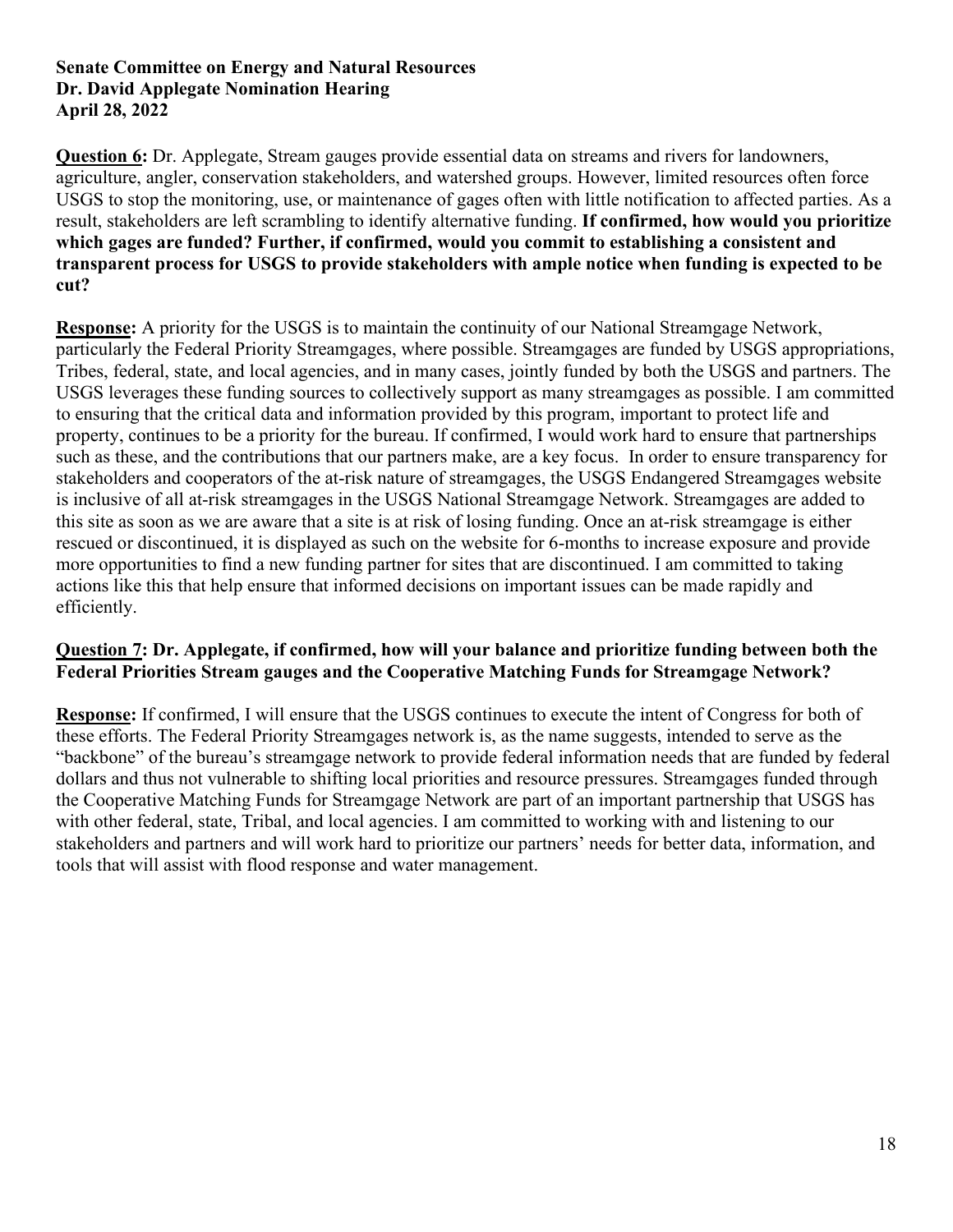**Question 8:** Dr. Applegate, last year the U.S. Geological Survey published a report predicting a 50% chance that the majority of sage grouse leks will be productive in 60 years. However, the report failed to acknowledge the fact that within the past fifteen years, states and partners have invested an unprecedented amount of resources and time to reverse this trend. According to wildlife biologists, the benefits of sage grouse habitat projects typically take around 30 years to fully realize. As the listing of the sage grouse has become increasingly politicized, I worry about USGS's motivations in leaving out western states' data, analysis, and pro-active measures within this report that would have provided a more optimistic outlook. **Why did USGS decide to leave out this information and how can USGS better collaborate with state agencies on these wildlife issues?**

**Response:** I agree that the USGS should work on strong collaboration with state partners on matter such as this. USGS has worked to answer questions about this report for the committee staff and we will continue to do so further if requested. My understanding is that the report referenced is the result of close collaboration and coproduction with 11 western state resource agencies, the Western Association of Fish and Wildlife Agencies, the USGS, and other federal resource management agencies. I believe that it was intended to ensure that the best available data provided by state wildlife agencies were used to estimate sage-grouse population trends and identify where and when local population trends differ from regional trends. Because the effects on sage-grouse population trends vary substantially among conservation efforts, geographies, and climate patterns, the estimated trends reported implicitly incorporated benefits of some conservation actions implemented over several decades.

As noted in the report, the rate of habitat loss was found to be increasing and outpacing the rate at which the important conservation efforts referenced by your question are improving or restoring degraded or lost habitats. I agree that the USGS should continue collaborating closely with partners including the states to evaluate the influence of the conservation and restoration actions they are taking, as well as the influence of threats that are driving habitat loss and population trends. This is part of the next phase of this collaborative, which is underway using data entered into the Conservation Efforts Database by the partners referenced above. If confirmed, I am committed to directing the USGS to conduct its work in an objective way to provide the best available scientific information for policymakers, being transparent with our work including with Congress, and prioritizing production collaborations with states, Tribes and stakeholders.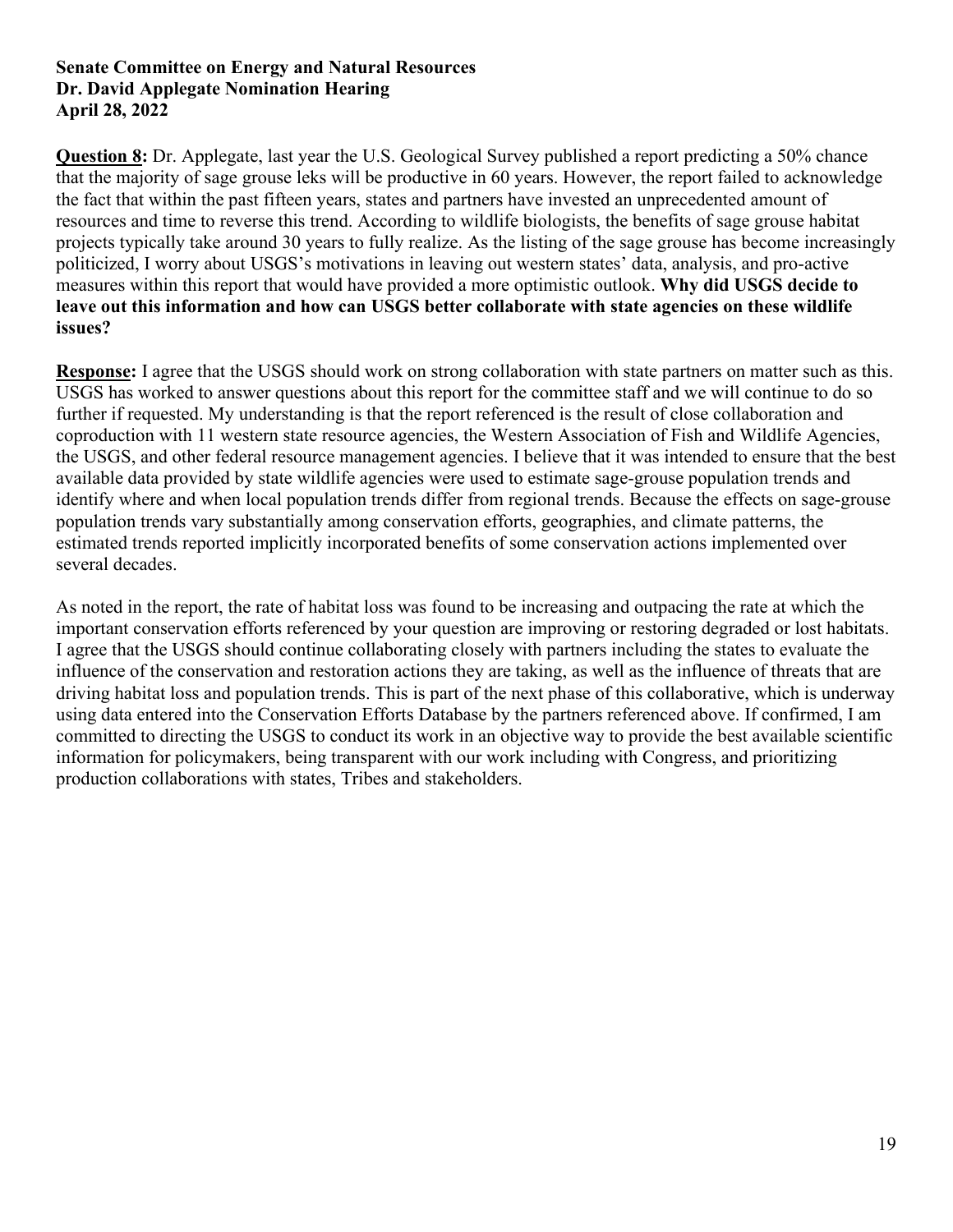## **Questions from Senator Lankford**

**Question 1:** Many of the deadlines for meeting emissions reductions targets are right around the corner – for instance, this administration set a goal of procuring only zero-emissions vehicles by 2035, and aims to do this by 2027 for light-duty vehicles. There are countless others that will drive up demand for wind turbines and solar panels. That is a lot of minerals we need to secure in the next few years. We need to know where these resources are quickly if we are going to use domestic resources to support the manufacture of EVs and other renewable technologies on such a short timeframe. **Dr. Applegate, are you confident that the current pace of progress on Earth MRI enables greater use of domestic minerals in these technologies on that near-term timeline?**

**Response:** I believe that USGS can make great progress on Earth MRI in order to provide policy makers with timely, nonpartisan, and sound scientific information on mineral resources to inform these decisions. The Bipartisan Infrastructure Law accelerates the acquisition of geophysical, geological, and geochemical data across the U.S., and specifically for the Earth MRI program provided funding to significantly increase the size and number of mapping projects and associated analyses. The infrastructure law set initial goals for the program, and with continued funding we expect to have mapped the majority of areas believed to have subsurface critical mineral potential in a timely way, and to have developed a first-generation national mine waste inventory. These are important efforts as underscored by your question and are a critical part of the USGS mission that I will make a priority, if I am confirmed.

**Question 2:** Just as important as knowing where these minerals are is knowing the likelihood of getting a permit to develop the resources. In some instances, it is obvious from looking at a map that permitting in an area would be challenging, but others are less clear. Knowing in advance whether there are extenuating environmental concerns in a region could lead to a lot more certainty for project developers. **Dr. Applegate, is there any effort to work collaboratively with permitting agencies to not only identify areas that are potentially mineral-rich, but also areas that are more likely to get through the permitting process in a timely fashion? If not, is this something you would support doing?**

**Response:** While USGS does not have a role in decision-making related to permitting or management decisions on the public lands, I fully support close working relationships with land management agencies on studies of both mineral resource potential and the environmental impacts of past and potential future mining activities. As outlined in your question, it may make sense to prioritize the USGS work in some areas. If I am confirmed for this position, I would ensure that the USGS implementation of Earth MRI is both meeting its mission requirements and being responsive to the needs of our partner agencies and stakeholders, while ensuring that the information we are providing is objective and based on the best available strong scientific information.

**Question 3:** USGS' spend plan for Infrastructure Investment and Jobs Act funding made a passing reference to collaboration with private sector mining companies. Near the end of the document it stated, "Earth MRI works with mineral exploration companies to gain access to existing geophysical survey data and to help offset costs for large geophysical surveys."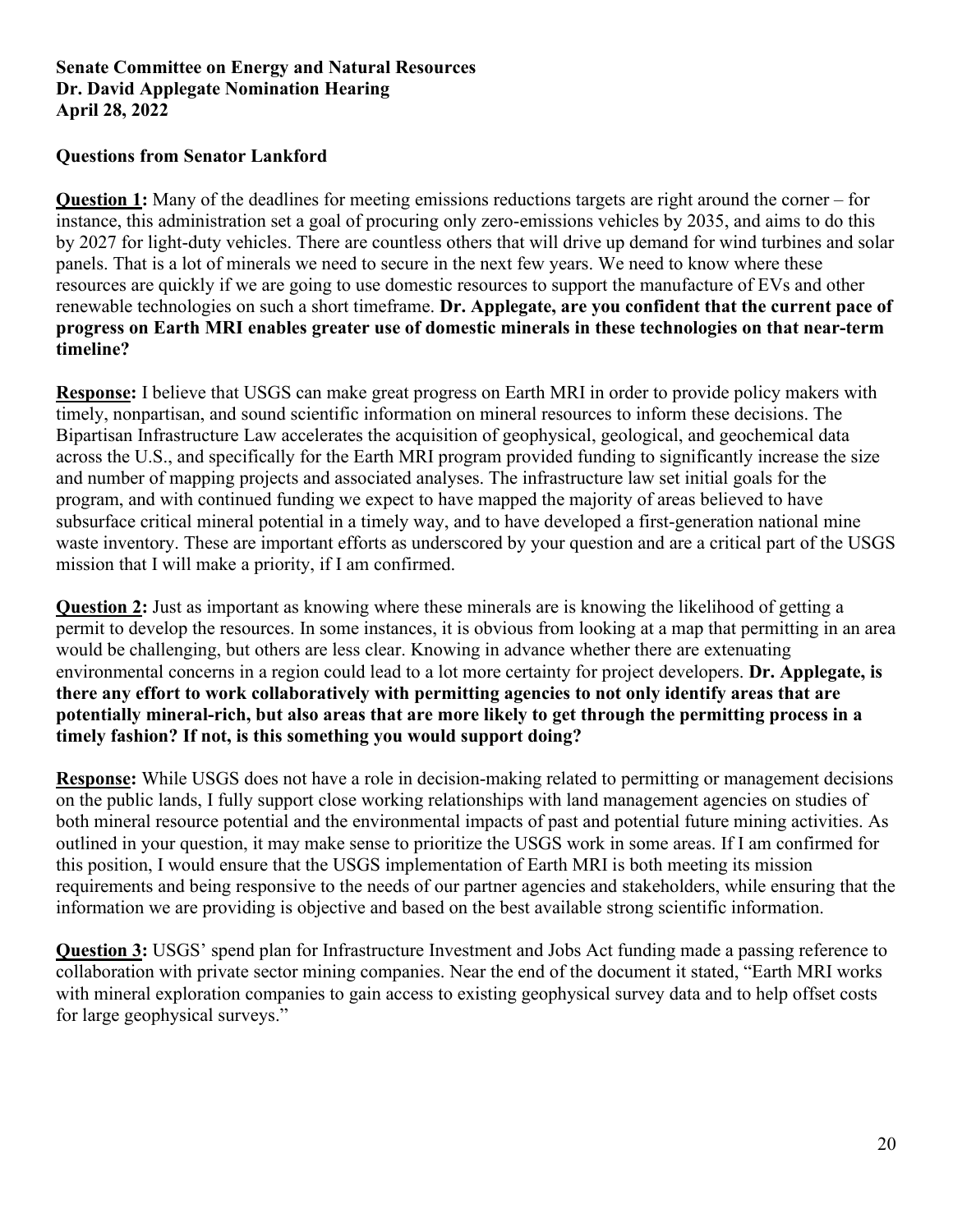**a. Dr. Applegate, as the individual exercising the delegated authority of the USGS director, can you expand on what this collaboration with mineral exploration companies entails?** 

**Response:** Transparency and public data delivery are key parts of the USGS's Earth MRI effort to collaborate with federal, state, Tribal, and local stakeholders on advancing the Nation's understanding of its geology and natural resources. An increasing number of mineral exploration companies are recognizing the value of sharing data of all types (geophysical surveys, geologic observations, subsurface and surface rock samples, and geochemical measurements) with the USGS so it can be released into the public domain. The release of these data saves taxpayer dollars by avoiding duplication of data acquisition when a private company has already collected data in an area and also maximizes the information available from USGS data acquisition in areas not already covered by the private sector with modern surveys. The increasing availability of data in the public domain enriches research in the mineral resources community and provides local communities and other stakeholders with a consistent understanding of mineral resource potential, as well as the opportunity to use these datasets for other important purposes, such as water resource investigations.

# **b. Are there opportunities for greater collaboration with mineral exploration companies so that we can actually put all of the information you are collecting to use?**

**Response:** Yes, based on experience with the Earth MRI program, the success of the initial collaborations with industry, state geological surveys, Tribes, and nongovernment organizations, is growing with time as the actual and potential impact of Earth MRI is recognized. If I am confirmed, I will work hard to ensure that the USGS is focused on the efficiencies of collaboration, including with the private sector, and is delivering this data to the public in more efficient and effective ways.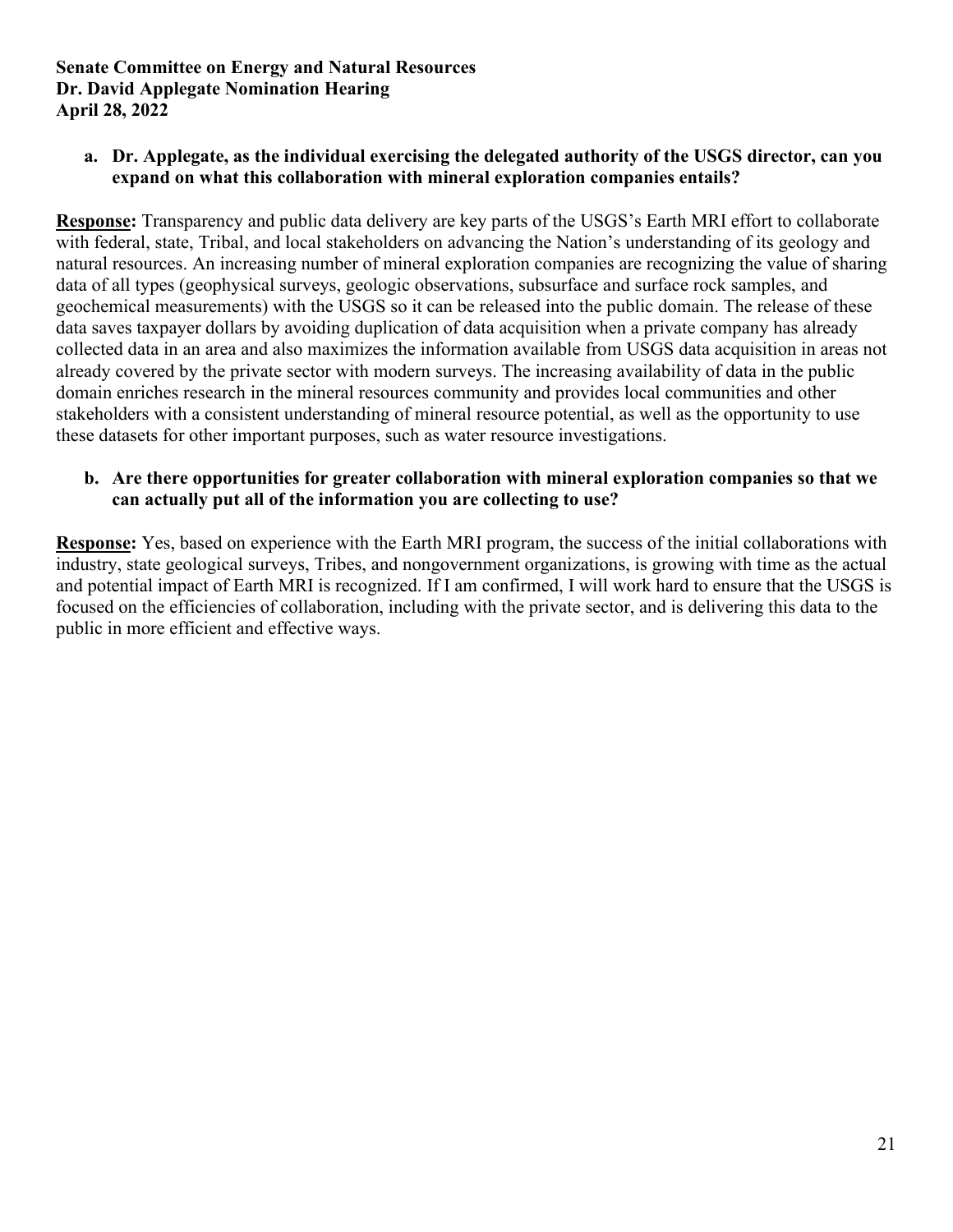## **Questions from Senator Cassidy**

**Question 1:** Dr. Applegate, during your nomination hearing we spoke about the potential for mining deep sea nodules from the Clarion Clipperton Zone (CCZ).

#### **a. Please detail what work USGS has performed with international partners to better understand this offshore region given 2019 USGS reporting on the potential for the CCZ to hold more than cobalt, nickel and rare earth minerals than all land-based resources combined.**

**Response:** The USGS has spent substantial effort studying marine minerals throughout the Pacific. The CCZ is one region among many in the Pacific that host or may host marine minerals, including manganese nodules.

The most substantial United States and USGS effort in the CCZ was the Deep Ocean Mining Environmental Study (DOMES) project in the 1970s. The purpose of this work was to evaluate potential environmental effects of manganese nodule mining. This work was funded by NOAA and led to USGS research on processes of manganese nodule formation and the associated open ocean environment.

Following the DOMES project, there were a series of research cruises in the late 1980s and early 1990s that were a collaboration between the Korea Ocean Research and Development Institute and the USGS. In addition to the CCZ, this work was also carried out in the Exclusive Economic Zone (EEZ) of the Marshall Islands and the Federated States of Micronesia.

Following 1991, the USGS's work on manganese nodules was opportunistic and included research throughout the Pacific Ocean, including around the Cook Islands. A summary of the state of the knowledge of marine minerals in the United States EEZ was completed in 2005. The USGS continues to work with partners on environmental questions related to the potential for manganese nodule extraction in the CCZ and elsewhere, as well as the marine processes that result in critical element enrichment, in order to help refine regions of interest.

Global estimates referenced in your question of contained metals are the broadest initial quantification of mineral resource potential. These estimates are scientifically credible, but because of limited mapping, sampling and analyses, they fall short of the assessments of technically or economically recoverable resources the USGS has provided elsewhere. I would be happy to discuss this issue further with you and ensure that the appropriate USGS experts update your office.

# **b. What impediments exist in order for U.S. companies to conduct deep sea exploration in this region?**

**Response:** As I noted in response to a similar question at the hearing, undersea mining outside the Exclusive Economic Zone of the U.S. and other nations is an area that I understand involves the International Seabed Authority and would be covered by the Law of the Sea Treaty, through which I understand rules and guidelines associated with such activities have been developed. As a general matter, I appreciate that international cooperation is necessary outside the EEZ, but I am not familiar with the particulars of this question, and it is outside my area of expertise and the role of the USGS. If confirmed I am committed to ensuring that our scientific work informs policy makers to the best of our ability.